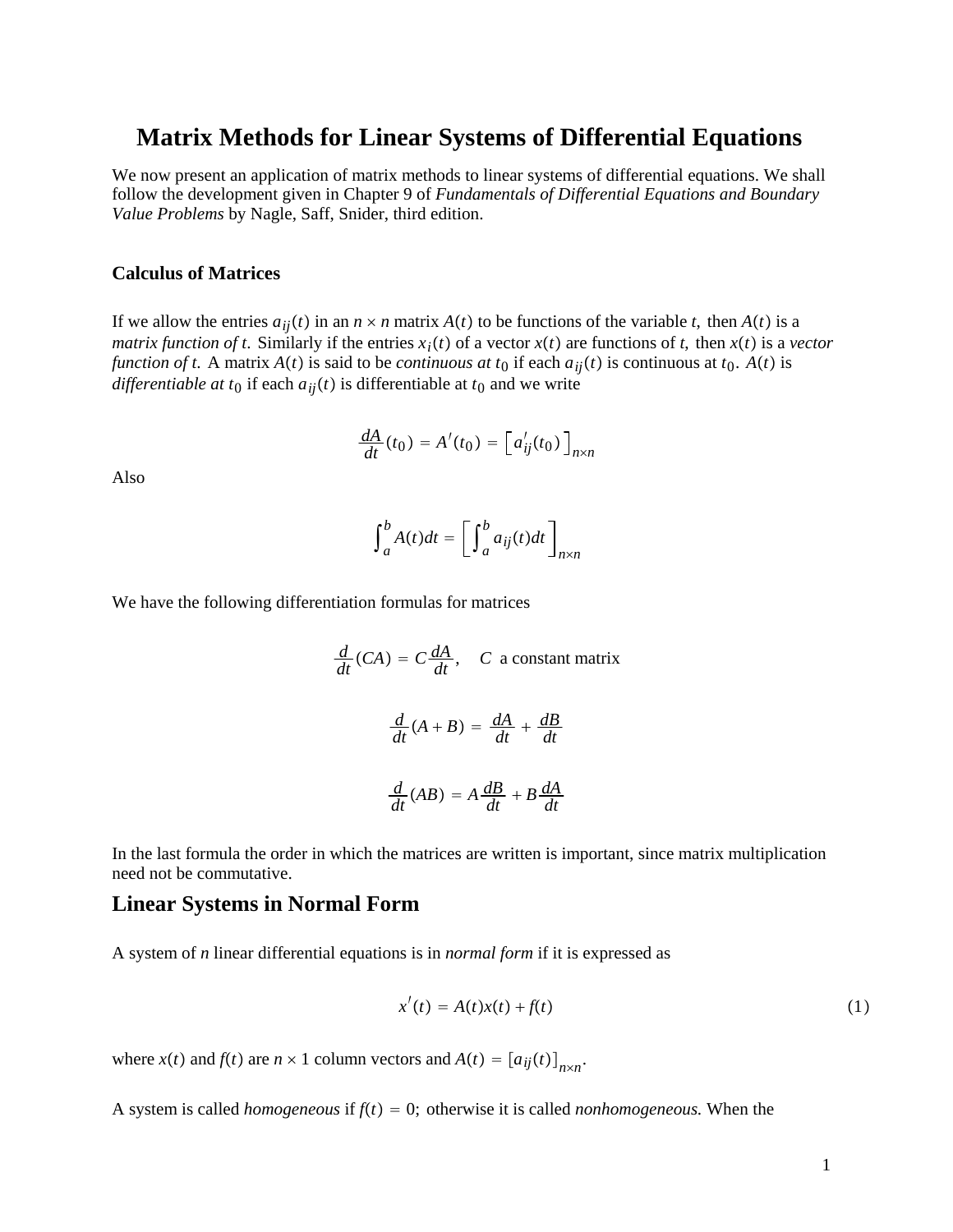elements of *A* are constants, the system is said to have *constant coefficients.*

We note that a linear *nth* order differential equation

$$
y^{(n)}(t) + p_{n-1}(t)y^{(n-1)} + \dots + p_0(t)y = g(t)
$$
\n(2)

can be rewritten as a first order system in normal form using the substitution

$$
x_1(t) = y(t), \ x_2(t) = y'(t), \dots, \ x_n(t) = y^{(n-1)}(t) \tag{2.5}
$$

Then

$$
x'_1(t) = y'(t) = x_2(t)
$$
  
\n
$$
x'_2(t) = y''(t) = x_3(t)
$$
  
\n
$$
\vdots
$$
  
\n
$$
x'_{n-1}(t) = y^{(n-1)}(t) = x_n(t)
$$
  
\n
$$
x'_n(t) = y^{(n)}(t) = -p_{n-1}(t)y^{(n-1)} - \dots - p_0(t)y + g(t)
$$

From  $(2.5)$  we can write this last equation as

$$
x'_{n}(t) = -p_{0}(t)x_{1}(t) - \cdots - p_{n-1}(t)x_{n}(t) + g(t)
$$

Thus the differential equation  $(2)$  can be put in the form  $(1)$  with

 $\blacksquare$ 

$$
x(t) = \begin{bmatrix} x_1 \\ x_2 \\ \vdots \\ x_n \end{bmatrix}, f(t) = \begin{bmatrix} 0 \\ 0 \\ \vdots \\ g(t) \end{bmatrix}
$$

and

$$
A = \begin{bmatrix} 0 & 1 & 0 & \cdots & 0 & 0 \\ 0 & 0 & 1 & \cdots & 0 & 0 \\ \vdots & \vdots & \vdots & \cdots & \vdots & \vdots \\ 0 & 0 & 0 & \cdots & 0 & 1 \\ -p_0(t) & -p_1(t) & -p_2(t) & \cdots & -p_{n-2}(t) & -p_{n-1}(t) \end{bmatrix}
$$

The *initial value problem* for the normal system (1) is the problem of finding a differential vector function  $x(t)$  that satisfies the system on an interval *I* and also satisfies the *initial condition*  $x(t_0) = x_0$ , where  $t_0$  is a given point of *I* and  $x_0$  is a given constant vector.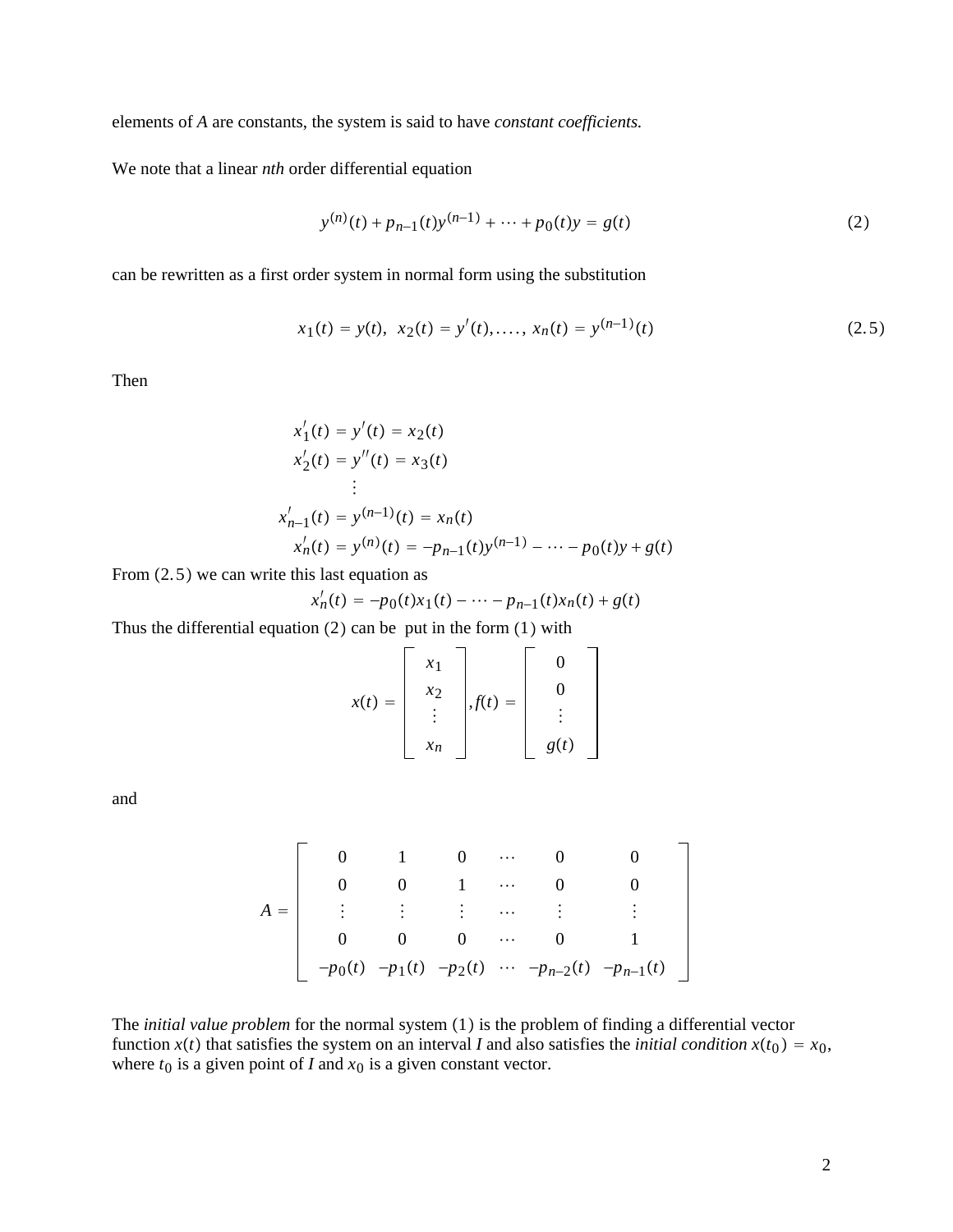# **Example**:

Convert the initial value problem

$$
y'' + 3y' + 2y = 0
$$

$$
y(0) = 1
$$

$$
y'(0) = 3
$$

into an initial value problem for a system in normal form. Solution:  $y'' = -3y' - 2y$ .  $x_1(t) = y(t)$   $x_2(t) = y'(t)$ 

$$
x'_1 = x_2
$$
  

$$
x'_2 = -3x_2 - 2x_1
$$

Thus

$$
x'(t) = \begin{bmatrix} 0 & 1 \\ -2 & -3 \end{bmatrix} \begin{bmatrix} x_1 \\ x_2 \end{bmatrix} + \begin{bmatrix} 0 \\ 0 \end{bmatrix}
$$
  
We also have the initial condition  $x(0) = \begin{bmatrix} x_1(0) \\ x_2(0) \end{bmatrix} = \begin{bmatrix} 1 \\ 3 \end{bmatrix} = x_0.$ 

### **Theorem 1** (**Existence and Uniqueness**)

Suppose  $A(t)$  and  $f(t)$  are continuous on an open interval *I* that contains the point  $t_0$ . Then, for any choice of the initial vector  $x_0$  there exists a unique solution  $x(t)$  on the entire interval *I* to the initial value problem

$$
x'(t) = A(t)x(t) + f(t), \quad x(t_0) = x_0
$$

Remark: Just as in Ma 221 we may introduce the *Wronskian* of *n* vectors functions and use it to test for linear independence. We have

Definition: The *Wronskian* of the *n* vector functions

$$
x_1(t) = col(x_{11}, x_{21}, \dots, x_{n1}), \dots, x_n(t) = col(x_{1n}, x_{2n}, \dots, x_{nn})
$$

is defined to be the real-valued function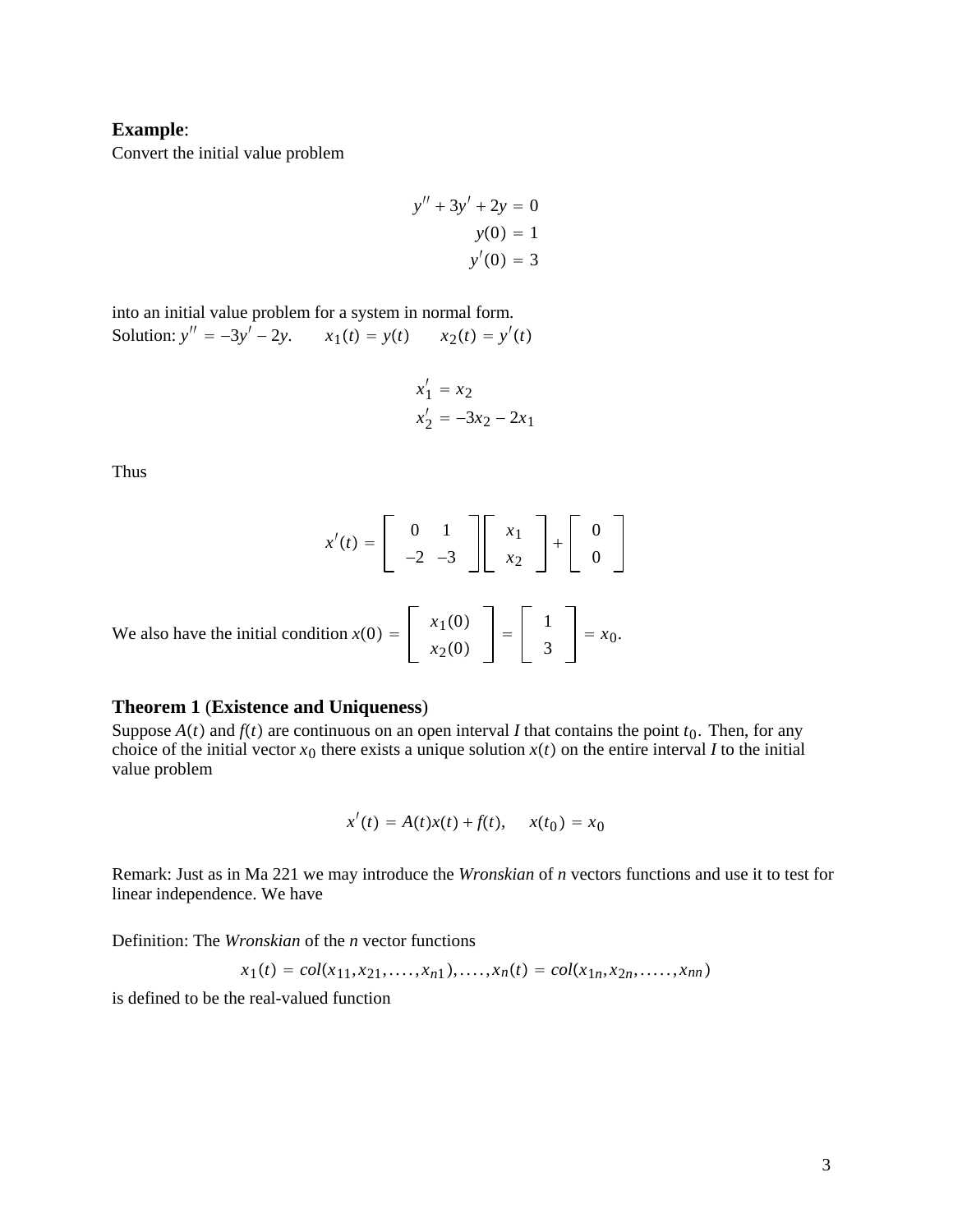$$
W[x_1, \ldots, x_n](t) = \begin{vmatrix} x_{11}(t) & x_{12}(t) & \cdots & x_{1n}(t) \\ x_{21}(t) & x_{22}(t) & \cdots & x_{2n}(t) \\ \vdots & \vdots & \vdots & \vdots \\ x_{n1}(t) & x_{n2}(t) & \cdots & x_{nn}(t) \end{vmatrix}
$$

One can show that the Wronskian of solutions  $x_1, \ldots, x_n$  to  $x' = Ax$  is either identically zero or never zero on and interval *I*. Also, a set of *n* solutions  $x_1, \ldots, x_n$  to  $x' = Ax$  on *I* is linearly independent if and only if their Wronskian is never zero on *I*. Thus the Wronskian provides us with an easy test for linear independence for solutions of  $x' = Ax$ .

### **Theorem 2** (**Representation of Solutions** - **Homogeneous Case**)

Let  $x_1, x_2, \ldots, x_n$  be *n* linearly independent solutions to the homogeneous system

$$
x'(t) = A(t)x(t)
$$
\n(3)

on the interval *I*, where  $A(t)$  is an  $n \times n$  matrix function continuous on *I*. Then every solution of (3) on *I* can be expressed in the form

$$
x(t) = c_1 x_1(t) + \dots + c_n x_n(t)
$$
 (4)

where  $c_1$ ,....,  $c_n$  are constants.

A set of solutions  $\{x_1, \ldots, x_n\}$  that are linearly independent on *I* is called a *fundamental solution set* for  $(3)$ . The linear combination  $(4)$  is referred to as the general solution of  $(3)$ .

**Exercise**:

Verify that 
$$
\left\{ \begin{bmatrix} e^{2t} \\ e^{2t} \\ e^{2t} \end{bmatrix}, \begin{bmatrix} -e^{-t} \\ 0 \\ e^{-t} \end{bmatrix}, \begin{bmatrix} -e^{-t} \\ e^{-t} \\ 0 \end{bmatrix} \right\}
$$
 is a fundamental solution set for the system

$$
x'(t) = \begin{bmatrix} 0 & 1 & 1 \\ 1 & 0 & 1 \\ 1 & 1 & 0 \end{bmatrix} x(t)
$$
\n
$$
\begin{bmatrix} 0 & 1 & 1 \\ 1 & 0 & 1 \\ 1 & 1 & 0 \end{bmatrix}, \text{ eigenvectors: } \left\{ \begin{bmatrix} -1 \\ 1 \\ 0 \end{bmatrix}, \begin{bmatrix} -1 \\ 0 \\ 1 \end{bmatrix} \right\} \leftrightarrow -1, \left\{ \begin{bmatrix} 1 \\ 1 \\ 1 \end{bmatrix} \right\} \leftrightarrow 2
$$
\n(5)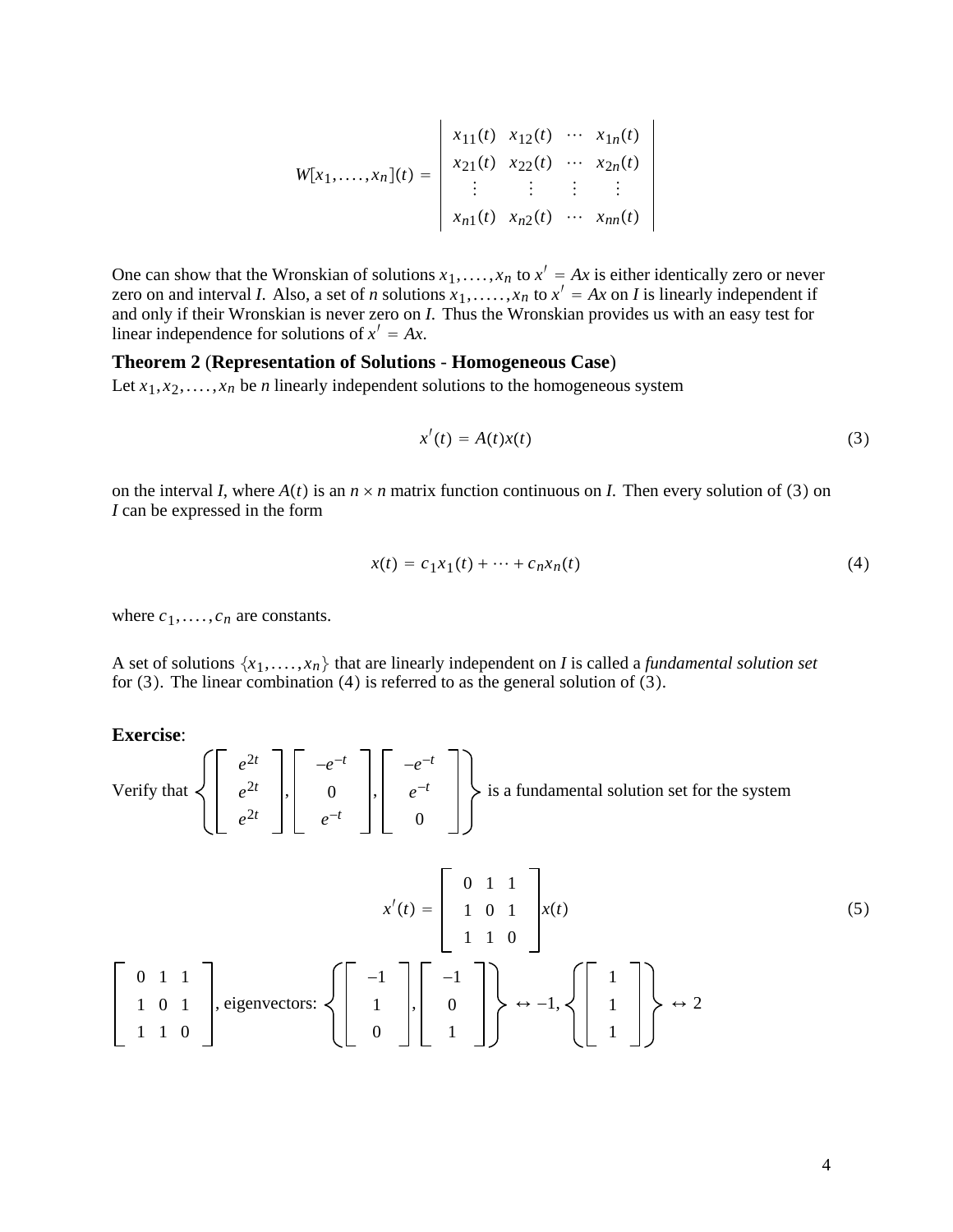Consider 
$$
x_3(t) = \begin{bmatrix} -e^{-t} \\ e^{-t} \\ 0 \end{bmatrix}
$$
. Then  
\n
$$
Ax_3(t) = \begin{bmatrix} 0 & 1 & 1 \\ 1 & 0 & 1 \\ 1 & 1 & 0 \end{bmatrix} \begin{bmatrix} -e^{-t} \\ e^{-t} \\ 0 \end{bmatrix} = \begin{bmatrix} e^{-t} \\ -e^{-t} \\ 0 \end{bmatrix} = x_3'(t)
$$

Remark: The matrix  $X(t) =$ *e*2*<sup>t</sup>* −*e*−*<sup>t</sup>* −*e*−*<sup>t</sup>*  $e^{2t}$  0  $e^{-t}$  $e^{2t}$   $e^{-t}$  0

is a fundamental matrix for the  $DE(5)$ . The general

solution of  $(5)$  can be written

$$
x(t) = X(t)c = c_1 \begin{bmatrix} e^{2t} \\ e^{2t} \\ e^{2t} \end{bmatrix} + c_2 \begin{bmatrix} -e^{-t} \\ 0 \\ e^{-t} \end{bmatrix} + c_3 \begin{bmatrix} -e^{-t} \\ e^{-t} \\ 0 \end{bmatrix}
$$

Remark: If we define an operator *L* by

$$
L[x] = x' - Ax
$$

then this operator is *linear*. That is,  $L[c_1x_1 + c_2x_2] = c_1L[x_1] + c_2L[x_2]$ . Thus if  $x_1$  and  $x_2$  are homogeneous solutions of the homogeneous equation

$$
x' = Ax
$$

the  $c_1x_1 + c_2x_2$  is also a solution of this equation. Another consequence of this linearity is the *superposition principle* for linear systems. It states that if  $x_{p_1}$  and  $x_{p_2}$  are solutions respectively of the *nonhomogeneous* systems  $L[x] = g_1$  and  $L[x] = g_2$ , then  $x_{p_1} + x_{p_2}$  is a solution of  $L[x] = g_1 + g_2$ . This leads to

#### **Theorem 3** (**Representation of Solutions** - **Nonhomogeneous Case**)

Let  $x_p$  be a particular solution to the nonhomogeneous system

$$
x'(t) = A(t)x(t) + f(t)
$$
\n(6)

on the interval *I*, and let  $\{x_1, x_2, \ldots, x_n\}$  be a fundamental solution set on *I* for the corresponding homogeneous system  $x'(t) = A(t)x(t)$ . Then every solution to (6) on *I* can be expressed in the form

$$
x(t) = x_p(t) + c_1 x_1(t) + \dots + c_n x_n(t)
$$
\n(7)

where  $c_1, \ldots, c_n$  are constants.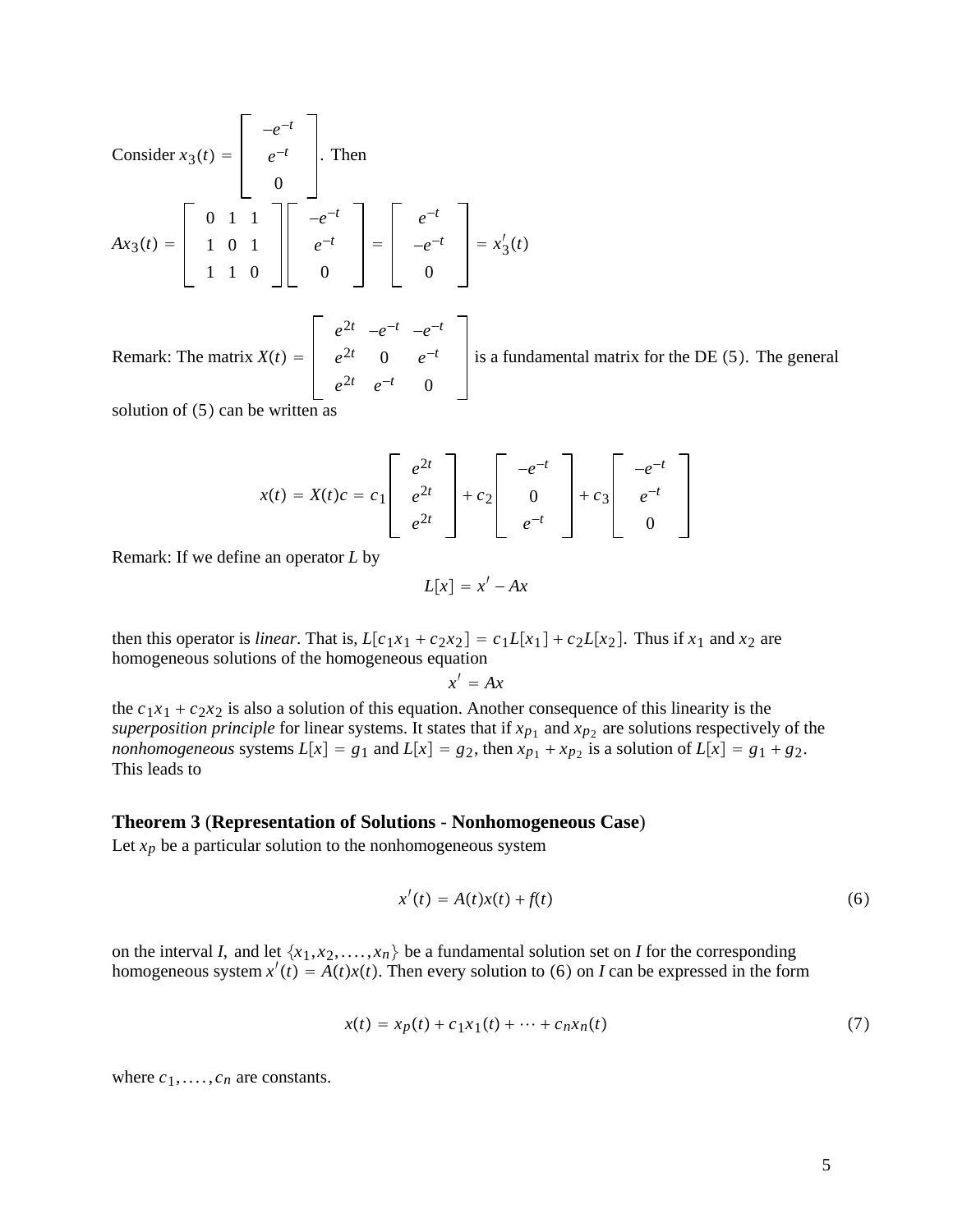Remark: The linear combination of  $x_p, x_1, \ldots, x_n$  written in (7) with arbitrary constants  $c_1, \ldots, c_n$  is called the *general solution* of (6). We may express this solution as  $x = x_p + X_c$ , where *X* is a fundamental matrix for the homogeneous system and *c* is an arbitrary constant vector.

### **Solving Normal Systems**

- **1**. To determine a general solution to the  $n \times n$  homogeneous system  $x' = Ax$ :
	- **a**. Find a fundamental solution set  $\{x_1, \ldots, x_n\}$  that consists of *n* linearly independent solutions to the homogeneous equation.
	- **b**. Form the linear combination

$$
x = Xc = c_1x_1 + \dots + c_nx_n
$$

where  $c = col(c_1, \ldots, c_n)$  is any constant vector and  $X = [x_1, \ldots, x_n]$  is the fundamental matrix, to obtain a general solution.

- **2**. To determine a general solution of to the nonhomogeneous system  $x' = Ax + f$ :
	- **a**. Find a particular solution  $x_p$  to the nonhomogeneous system.
	- **b**. Form the sum of the particular solution and the general solution  $Xc = c_1x_1 + \cdots + c_nx_n$  to the corresponding homogeneous system in part 1,

$$
x = x_p + Xc = x_p + c_1x_1 + \dots + c_nx_n
$$

to obtain a general solution.

# **Homogeneous Linear Systems with Constant Coefficients**

Consider now the system

$$
x'(t) = Ax(t) \tag{8}
$$

where *A* is a (real) *constant*  $n \times n$  matrix.

#### **Theorem 4**

Suppose the  $n \times n$  constant matrix *A* has *n* linearly independent eigenvectors  $u_1, u_2, \ldots, u_n$ . Let  $r_i$  be the eigenvalue corresponding to the  $u_i$ . Then

$$
\left\{e^{r_1t}u_1, e^{r_2t}u_2, \ldots, e^{r_nt}u_n\right\} \tag{9}
$$

is a fundamental solution set on  $(-\infty, \infty)$  for the homogeneous system  $x' = Ax$ . Hence the general solution of  $x' = Ax$  is

$$
x(t) = c_1 e^{r_1 t} u_1 + \dots + c_n e^{r_n t} u_n
$$

where  $c_1, \ldots, c_n$  are arbitrary constants.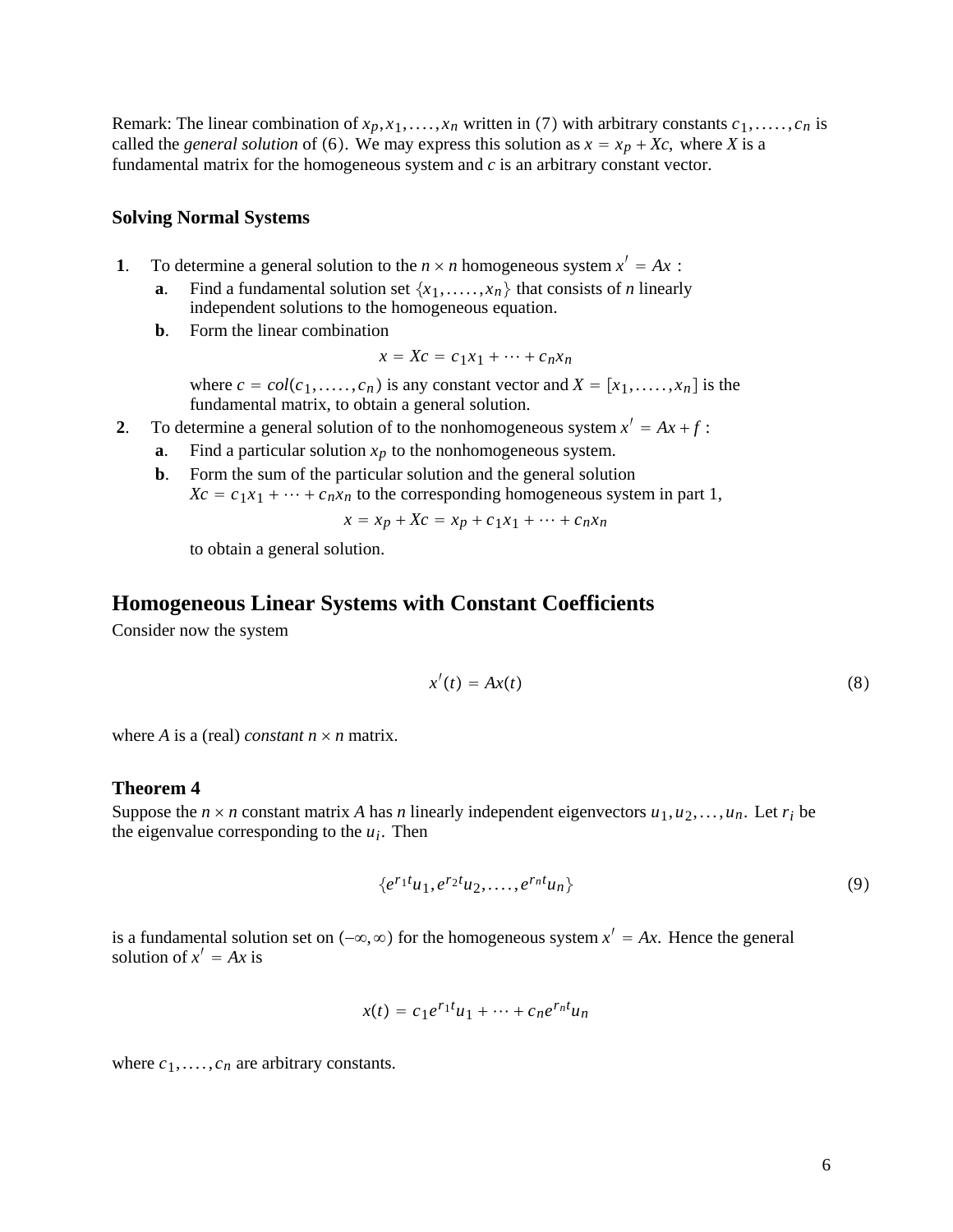Remark: The eigenvalues may be real or complex and need not be distinct.

# **Proof**

Since  $Au_i = r_i u_i$  we have

$$
\frac{d}{dt}(e^{r_i t}u_i) = r_i e^{r_i t}u_i = e^{r_i t}Au_i = A(e^{r_i t}u_i)
$$

so each element of the set  $(9)$  is a solution of the system  $(8)$ . Also the Wronskian of these solutions is

$$
W(t) = \det[e^{r_1 t} u_1, \dots, e^{r_n t} u_n] = e^{(r_1 + r_2 + \dots + r_n)t} \det[u_1, \dots, u_n] \neq 0
$$

since the eigenvectors are linearly independent.

### **Example**

Find a general solution of

$$
x' = \left[ \begin{array}{rr} 5 & 4 \\ -1 & 0 \end{array} \right] x
$$

$$
\begin{bmatrix} 5 & 4 \ -1 & 0 \end{bmatrix}, \text{ eigenvectors:} \left\{ \begin{bmatrix} -1 \ 1 \end{bmatrix} \right\} \leftrightarrow 1, \left\{ \begin{bmatrix} -4 \ 1 \end{bmatrix} \right\} \leftrightarrow 4
$$
  
Thus  $x(t) = c_1 e^t \begin{bmatrix} -1 \ 1 \end{bmatrix} + c_2 e^{4t} \begin{bmatrix} -4 \ 1 \end{bmatrix}$ 

Thus the solution is

$$
x_1(t) = -c_1 e^t - 4c_2 e^{4t}
$$
  
\n
$$
x_2(t) = c_1 e^t + c_2 e^{4t}
$$
 (\*)

SNB gives the following strange looking result:

$$
\begin{bmatrix}\nx_1' = 5x_1 + 4x_2 \\
x_2' = -x_1\n\end{bmatrix},
$$
 Exact solution is: 
$$
\begin{bmatrix}\nx_1(t) = -\frac{1}{3}C_1e^t + \frac{4}{3}C_1e^{4t} + \frac{4}{3}C_2e^{4t} - \frac{4}{3}C_2e^t \\
x_2(t) = -\frac{1}{3}C_1e^{4t} + \frac{1}{3}C_1e^t + \frac{4}{3}C_2e^t - \frac{1}{3}C_2e^{4t} - \frac{1}{3}C_1e^{4t} + \frac{1}{3}C_2e^{4t} - \frac{1}{3}C_2e^{4t} - \frac{1}{3}C_2e^{4t} - \frac{1}{3}C_2e^{4t} - \frac{1}{3}C_2e^{4t} - \frac{1}{3}C_2e^{4t} - \frac{1}{3}C_2e^{4t} - \frac{1}{3}C_2e^{4t} - \frac{1}{3}C_2e^{4t} - \frac{1}{3}C_2e^{4t} - \frac{1}{3}C_2e^{4t} - \frac{1}{3}C_2e^{4t} - \frac{1}{3}C_2e^{4t} - \frac{1}{3}C_2e^{4t} - \frac{1}{3}C_2e^{4t} - \frac{1}{3}C_2e^{4t} - \frac{1}{3}C_2e^{4t} - \frac{1}{3}C_2e^{4t} - \frac{1}{3}C_2e^{4t} - \frac{1}{3}C_2e^{4t} - \frac{1}{3}C_2e^{4t} - \frac{1}{3}C_2e^{4t} - \frac{1}{3}C_2e^{4t} - \frac{1}{3}C_2e^{4t} - \frac{1}{3}C_2e^{4t} - \frac{1}{3}C_2e^{4t} - \frac{1}{3}C_2e^{4t} - \frac{1}{3}C_2e^{4t} - \frac{1}{3}C_2e^{4t} - \frac{1}{3}C_2e^{4t} - \frac{1}{3}C_2e^{4t} - \frac{1}{3}C_2e^{4t} - \frac{1}{3}C_2e^{4t} - \frac{1}{3}C_2e^{4t} - \frac{1}{3}C_
$$

This is correct and is equivalent to (\*), if we let  $c_1 = \frac{1}{3}C_1 + \frac{4}{3}C_2$  and  $c_2 = -(\frac{1}{3}C_1 + \frac{1}{3}C_2)$ . However, it is a most cumbersome form of the solution.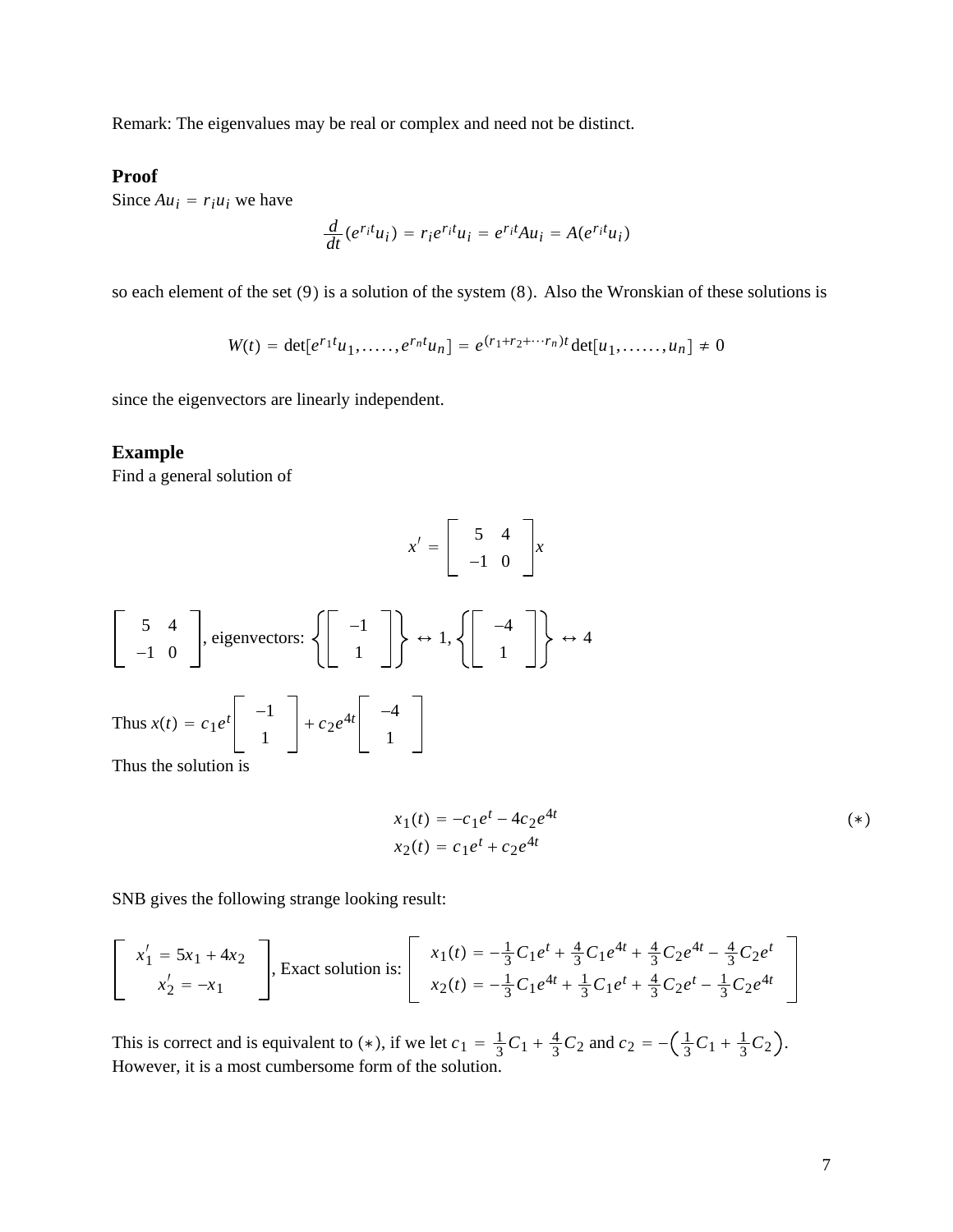# **Exercise**:

Nagle and Saff page 535 #23. Find a fundamental matrix for the system

$$
x'(t) = \begin{bmatrix} 2 & 1 & 1 & -1 \\ 0 & -1 & 0 & 1 \\ 0 & 0 & 3 & 1 \\ 0 & 0 & 0 & 7 \end{bmatrix} x(t)
$$

**Solution**:

$$
\left[\begin{array}{cc} 2 & 1 & 1 & -1 \\ 0 & -1 & 0 & 1 \\ 0 & 0 & 3 & 1 \\ 0 & 0 & 0 & 7 \end{array}\right], \text{eigenvectors: } \left\{\left[\begin{array}{c} 1 \\ -3 \\ 0 \\ 0 \\ 0 \end{array}\right]\right\} \leftrightarrow -1, \left\{\left[\begin{array}{c} 1 \\ 0 \\ 0 \\ 0 \end{array}\right]\right\} \leftrightarrow 2, \left\{\left[\begin{array}{c} -1 \\ 1 \\ 2 \\ 8 \end{array}\right]\right\} \leftrightarrow 7,
$$

Hence the four linearly independent solutions are

$$
e^{-t}\begin{bmatrix} 1 \\ -3 \\ 0 \\ 0 \end{bmatrix}, e^{2t}\begin{bmatrix} 1 \\ 0 \\ 0 \\ 0 \end{bmatrix}, e^{7t}\begin{bmatrix} -1 \\ 1 \\ 2 \\ 8 \end{bmatrix}, e^{3t}\begin{bmatrix} 1 \\ 0 \\ 1 \\ 0 \end{bmatrix}
$$
  
Therefore a fundamental matrix is

$$
e^{-t} e^{2t} -e^{7t} e^{3t}
$$
  
\n
$$
-3e^{-t} 0 e^{7t} 0
$$
  
\n
$$
0 0 2e^{7t} e^{3t}
$$
  
\n
$$
0 0 8e^{7t} 0
$$

We know that if a matrix has *n* distinct eigenvalues, then the eigenvectors associated with these eigenvalues are linearly independent. Hence

# **Corollary**

If the  $n \times n$  constant matrix A has *n* distinct eigenvalues  $r_1, \ldots, r_n$  and  $u_i$  is an eigenvector associated with  $r_i$  then  $\{e^{r_1t}u_1,\ldots,e^{r_nt}u_n\}$  is a fundamental solution set for the homogeneous system  $x' = Ax$ .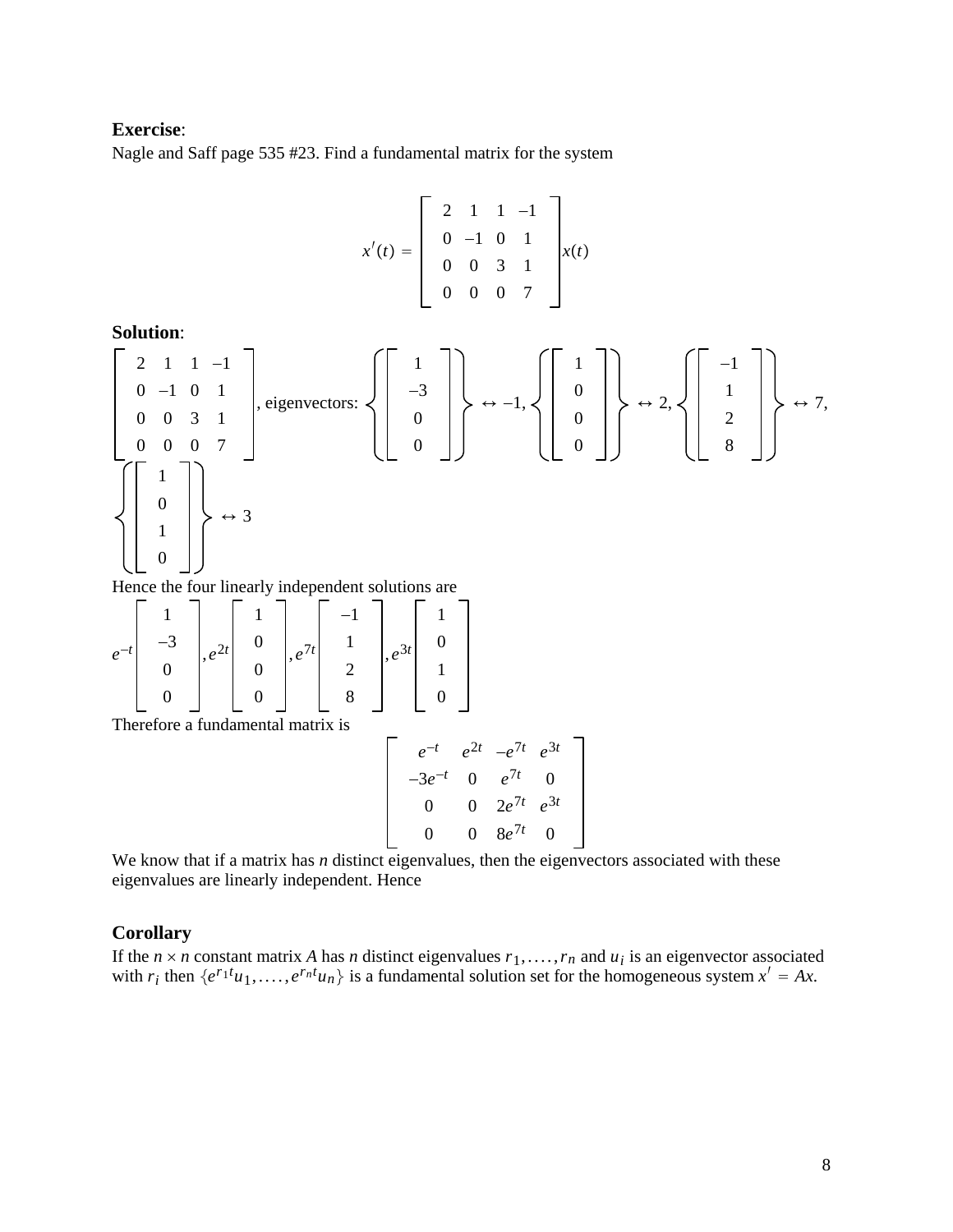# **Example**

Solve the initial value problem

$$
x'(t) = \begin{bmatrix} 1 & 2 & -1 \\ 1 & 0 & 1 \\ 4 & -4 & 5 \end{bmatrix} x(t) \quad x(0) = \begin{bmatrix} -1 \\ 0 \\ 0 \end{bmatrix}
$$

Solution: 1 2 −1 10 1 4 −4 5 , eigenvectors: −1 1 2 ↔ 1, −2 1 4 ↔ 2, −1 1 4 ↔ 3 Thus *xt c*1*e<sup>t</sup>* −1 1 2 *c*2*e*2*<sup>t</sup>* −2 1 4 *c*3*e*3*<sup>t</sup>* −1 1 4 −*c*1*e<sup>t</sup>* − 2*c*2*e*2*<sup>t</sup>* − *c*3*e*3*<sup>t</sup> c*1*e<sup>t</sup> c*2*e*2*<sup>t</sup> c*3*e*3*<sup>t</sup>* 2*c*1*e<sup>t</sup>* 4*c*2*e*2*<sup>t</sup>* 4*c*3*e*3*<sup>t</sup>*

We define 
$$
x(t)
$$
 via this.  $x(t) = \begin{bmatrix} -c_1e^t - 2c_2e^{2t} - c_3e^{3t} \\ c_1e^t + c_2e^{2t} + c_3e^{3t} \\ 2c_1e^t + 4c_2e^{2t} + 4c_3e^{3t} \end{bmatrix}$  so that

$$
x(0) = \begin{bmatrix} -c_1 - 2c_2 - c_3 \\ c_1 + c_2 + c_3 \\ 2c_1 + 4c_2 + 4c_3 \end{bmatrix} = \begin{bmatrix} -1 \\ 0 \\ 0 \end{bmatrix}
$$
  
Thus we form  $\begin{bmatrix} -1 & -2 & -1 & -1 \\ 1 & 1 & 1 & 0 \end{bmatrix}$ , row echelon form:  $\begin{bmatrix} 1 & 0 & 0 & 0 \\ 0 & 1 & 0 & 1 \end{bmatrix}$ . Hence

Thus we form 
$$
\begin{bmatrix} 1 & 1 & 1 & 0 \\ 2 & 4 & 4 & 0 \end{bmatrix}
$$
, row echelon form:  $\begin{bmatrix} 0 & 1 & 0 & 1 \\ 0 & 0 & 1 & -1 \end{bmatrix}$   
 $c_1 = 0, c_2 = 1, c_3 = -1$ . Then the solution is

$$
x(t) = e^{2t} \begin{bmatrix} -2 \\ 1 \\ 4 \end{bmatrix} - e^{3t} \begin{bmatrix} -1 \\ 1 \\ 4 \end{bmatrix}
$$

# **Complex Eigenvalues**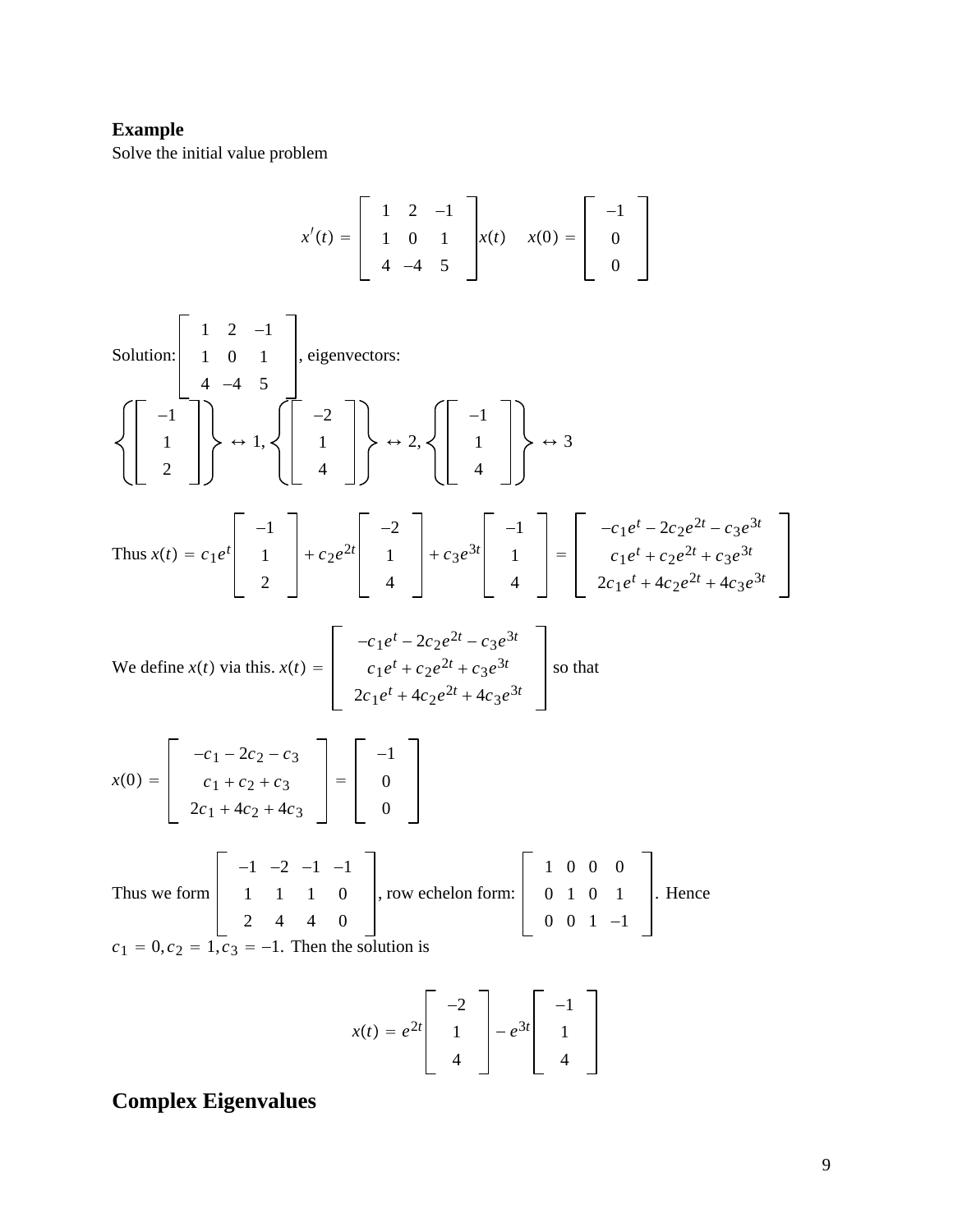We now discuss how one solves the system

$$
x'(t) = Ax(t) \tag{*}
$$

in the case where *A* is a real matrix and the eigenvalues are complex. We shall show how to obtain two real vector solutions of the system (\*). Recall that if  $r_1 = \alpha + i\beta$  is a solution of the equation that determines the eigenvalues, namely,

$$
p(\lambda) = \det(A - rI) = 0
$$

then  $r_2 = \alpha - i\beta$  is also a solution of this equation, and hence is an eigenvalue. Recall that  $r_2$  is called the complex conjugate of  $r_1$  and  $\bar{r}_1 = r_2$ .

Let  $z = a + ib$ , where a and b are real vectors, be an eigenvector corresponding to  $r_1$ . Then it is not hard to see that  $\bar{z} = a - ib$  is an eigenvector corresponding to  $r_2$ . Since

$$
(A - r_1 I)\mathbf{z} = 0
$$

then taking the conjugate of this equation and noting that since *A* and *I* are real matrices then  $\overline{A} = A$  and  $\overline{I} = I$ 

 $\overline{(A - r_1 I)\mathbf{z}} = (A - \overline{r}_1 I)\mathbf{\overline{z}} = (A - r_2 I)\mathbf{\overline{z}} = 0$ 

so  $\bar{z}$  is an eigenvector corresponding to  $r_2$ . Therefore the vectors

$$
\mathbf{w}_1(t) = e^{(\alpha + i\beta)t}(\mathbf{a} + i\mathbf{b})
$$

and

$$
\mathbf{w}_2(t) = e^{(\alpha - i\beta)t}(\mathbf{a} - i\mathbf{b})
$$

are two linearly independent vector solutions of  $(*)$ . However, they are not real. To get real solutions we proceed as follows: Since

$$
e^{(\alpha+i\beta)t} = e^{\alpha t}(\cos\beta t + i\sin\beta t)
$$

then

$$
\mathbf{w}_1(t) = e^{(\alpha + i\beta)t}(\mathbf{a} + i\mathbf{b}) = e^{\alpha t} \{(\cos \beta t \mathbf{a} - \sin \beta t \mathbf{b}) + i(\sin \beta t \mathbf{a} + \cos \beta t \mathbf{b})\}
$$

Therefore

$$
\mathbf{w}_1(t) = \mathbf{x}_1(t) + i\mathbf{x}_2(t)
$$

where

$$
\mathbf{x}_1(t) = e^{\alpha t} (\cos \beta t \mathbf{a} - \sin \beta t \mathbf{b})
$$

$$
\mathbf{x}_2(t) = e^{\alpha t} (\sin \beta t \mathbf{a} + \cos \beta t \mathbf{b})
$$

Since  $\mathbf{w}_1(t)$  is a solution of  $(*)$ , then

$$
\mathbf{w}'_1(t) = A\mathbf{w}_1(t)
$$

so

$$
\mathbf{x}_1'(t) + i\mathbf{x}_2'(t) = A\mathbf{x}_1(t) + iA\mathbf{x}_2(t)
$$

Equating real and imaginary parts of this last equation leads to the real equations

$$
\mathbf{x}'_1(t) = A\mathbf{x}_1(t) \qquad \mathbf{x}'_2(t) = A\mathbf{x}_2(t)
$$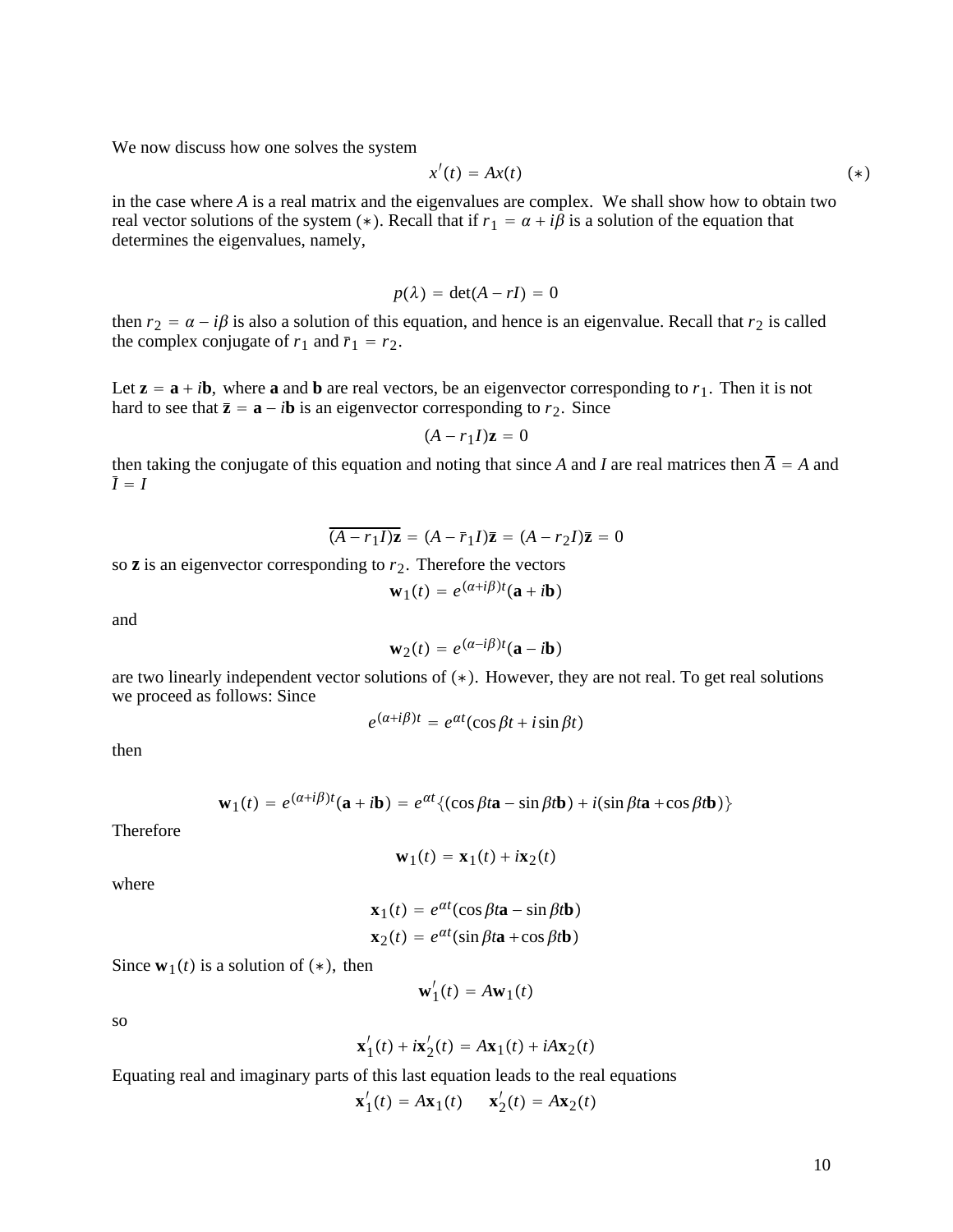so that **x**<sub>1</sub>(*t*) and **x**<sub>2</sub>(*t*) are real vector solutions of (\*) corresponding to the eigenvalues  $\alpha \pm i\beta$ . Note that we can get the two expressions above for  $\mathbf{x}_1(t)$  and  $\mathbf{x}_2(t)$  by taking the real and imaginary parts of  $\mathbf{w}_1(t)$ 

## **Example**

Find the general solution of the initial value problem

$$
x'(t) = \begin{bmatrix} -3 & -1 \\ 2 & -1 \end{bmatrix} x(t) \quad x\left(\frac{\pi}{2}\right) = \begin{bmatrix} 0 \\ 1 \end{bmatrix}
$$

Solution:

We first find the eigenvalues and eigenvectors of the matrix. We want the roots of

$$
\begin{vmatrix} -3-r & -1 \\ 2 & -1-r \end{vmatrix} = (3+r)(1+r) + 2 = r^2 + 4r + 5 = 0
$$

Thus

$$
r = \frac{-4 \pm \sqrt{16 - 4(1)(5)}}{2} = -2 \pm i
$$

The system of equations to determine the eigenvectors is

$$
(-3 - r)x_1 - x_2 = 0
$$
  

$$
2x_1 + (-1 - r)x_2 = 0
$$

or

$$
(3+r)x_1 + x_2 = 0
$$
  
2x<sub>1</sub> + (-1 - r)x<sub>2</sub> = 0

For  $r = -2 + i$  we have

$$
(1 + i)x_1 + x_2 = 0
$$
  

$$
2x_1 + (1 - i)x_2 = 0
$$

Multiplication of the first equation by  $i - i$  yields the second equation, since  $(1 - i)(1 - i) = 2$ . Thus

 $x_2 = -(1 + i)x_1$ Letting  $x_1 = 1$  gives the eigenvector  $\begin{vmatrix} 1 \\ -1 - i \end{vmatrix}$ . Since the second eigenvector is the complex conjugate of the first we have

$$
\begin{bmatrix} -3 & -1 \ 2 & -1 \end{bmatrix}
$$
, eigenvectors: 
$$
\left\{ \begin{bmatrix} 1 \ -1 - i \end{bmatrix} \right\} \leftrightarrow -2 + i, \left\{ \begin{bmatrix} 1 \ -1 + i \end{bmatrix} \right\} \leftrightarrow -2 - i
$$
  

$$
\begin{bmatrix} 1 \ -1 - i \end{bmatrix} = \begin{bmatrix} 1 \ -1 \end{bmatrix} + i \begin{bmatrix} 0 \ -1 \end{bmatrix}
$$
  
Thus  $\alpha = -2, \beta = 1, \mathbf{a} = \begin{bmatrix} 1 \ 1 \ -1 \end{bmatrix}$ ,  $\mathbf{b} = \begin{bmatrix} 0 \ -1 \end{bmatrix}$ . The two linearly independent solutions are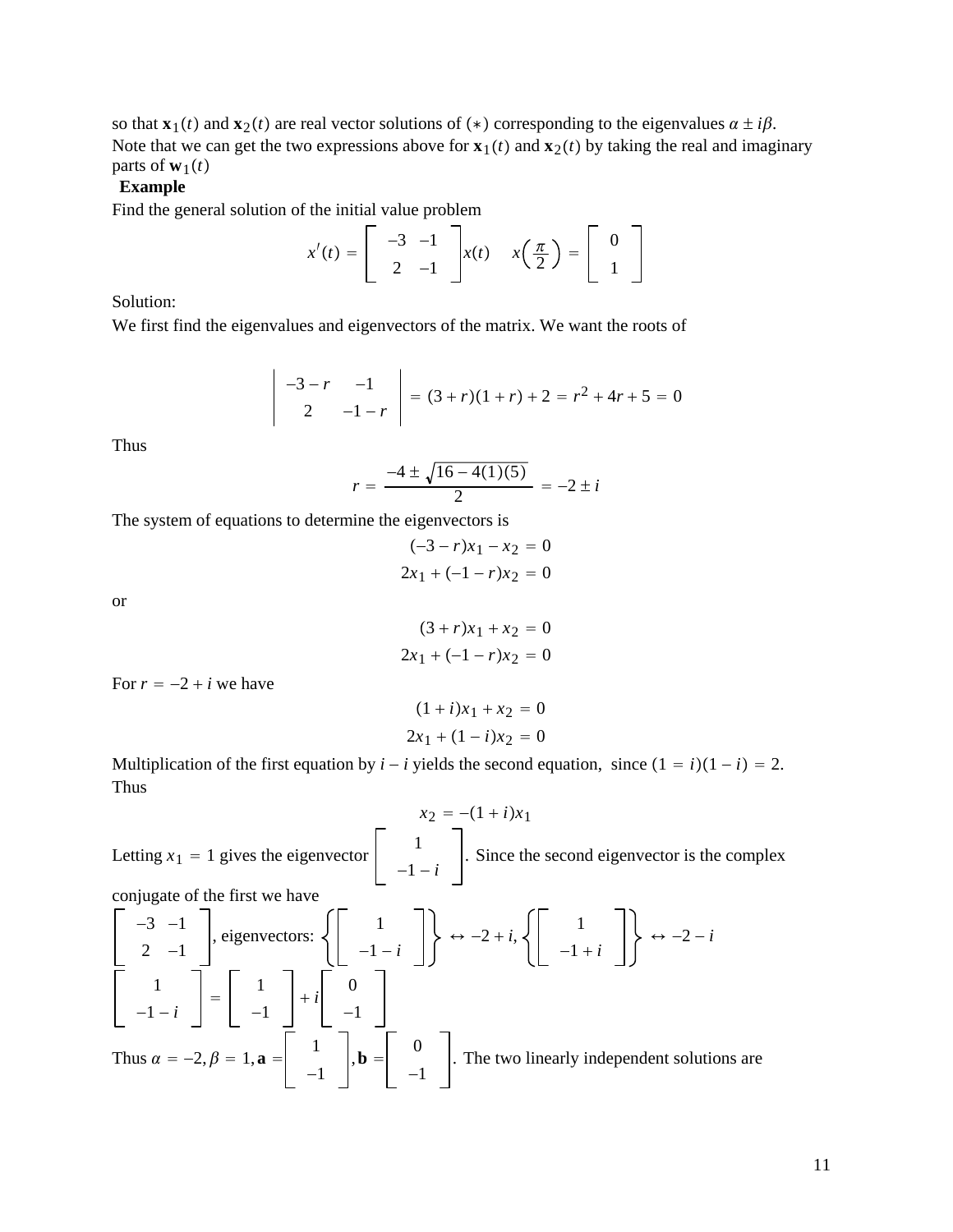$$
w(t) = e^{(-2+i)t} \begin{bmatrix} 1 \\ -1-i \end{bmatrix} = \begin{bmatrix} 1e^{-2t}e^{it} \\ (-1-i)e^{-2t}e^{it} \end{bmatrix}
$$
  
= 
$$
\begin{bmatrix} e^{-2t}(\cos t + i\sin t) \\ (-1-i)e^{-2t}(\cos t + i\sin t) \end{bmatrix} = \begin{bmatrix} e^{-2t}\cos t + ie^{-t}\sin t \\ e^{-2t}(-\cos t + \sin t) + ie^{-2t}(-\cos t - \sin t) \end{bmatrix}
$$
  
= 
$$
e^{-2t} \begin{bmatrix} \cos t \begin{bmatrix} 1 \\ -1 \end{bmatrix} - \sin t \begin{bmatrix} 0 \\ -1 \end{bmatrix} \end{bmatrix} + ie^{-2t} \begin{bmatrix} \sin t \begin{bmatrix} 1 \\ -1 \end{bmatrix} + \cos t \begin{bmatrix} 0 \\ -1 \end{bmatrix} \end{bmatrix}
$$

Therefore

$$
x_1(t) = e^{\alpha t} (\cos \beta t \mathbf{a} - \sin \beta t \mathbf{b}) = e^{-2t} \left( \cos t \begin{bmatrix} 1 \\ -1 \end{bmatrix} - \sin t \begin{bmatrix} 0 \\ -1 \end{bmatrix} \right)
$$

$$
x_2(t) = e^{\alpha t} (\sin \beta t \mathbf{a} + \cos \beta t \mathbf{b}) = e^{-2t} \left( \sin t \begin{bmatrix} 1 \\ -1 \end{bmatrix} + \cos t \begin{bmatrix} 0 \\ -1 \end{bmatrix} \right)
$$

Thus

$$
x(t) = c_1 e^{-2t} \left( \cos t \begin{bmatrix} 1 \\ -1 \end{bmatrix} - \sin t \begin{bmatrix} 0 \\ -1 \end{bmatrix} \right) + c_2 e^{-2t} \left( \sin t \begin{bmatrix} 1 \\ -1 \end{bmatrix} + \cos t \begin{bmatrix} 0 \\ -1 \end{bmatrix} \right)
$$

$$
x\left(\frac{\pi}{2}\right) = -c_1 e^{-\pi} \begin{bmatrix} 0 \\ -1 \end{bmatrix} + c_2 e^{-\pi} \begin{bmatrix} 1 \\ -1 \end{bmatrix} = \begin{bmatrix} 0 \\ 1 \end{bmatrix}. \text{ Therefore}
$$

$$
c_1 = e^{\pi} \text{ and } c_2 = 0
$$

so

$$
x(t) = e^{\pi - 2t} \left( \cos t \begin{bmatrix} 1 \\ -1 \end{bmatrix} - \sin t \begin{bmatrix} 0 \\ -1 \end{bmatrix} \right)
$$

**Example** Find a [real] general solution to

$$
\left[\begin{array}{c} x_1' \\ x_2' \end{array}\right] = \left[\begin{array}{cc} 3 & 1 \\ -2 & 1 \end{array}\right] \left[\begin{array}{c} x_1 \\ x_2 \end{array}\right].
$$

Solution: We first find the eigenvalues and eigenvectors of the matrix. We want the solutions to  $\overline{ }$ 

$$
\det \left[ \begin{array}{cc} 3-r & 1 \\ -2 & 1-r \end{array} \right] = (3-r)(1-r) + 2 = r^2 - 4r + 5 = 0
$$

Thus

$$
r = \frac{4 \pm \sqrt{16 - 4(1)(5)}}{2} = 2 \pm i
$$

The system of equations to determine the eigenvectors is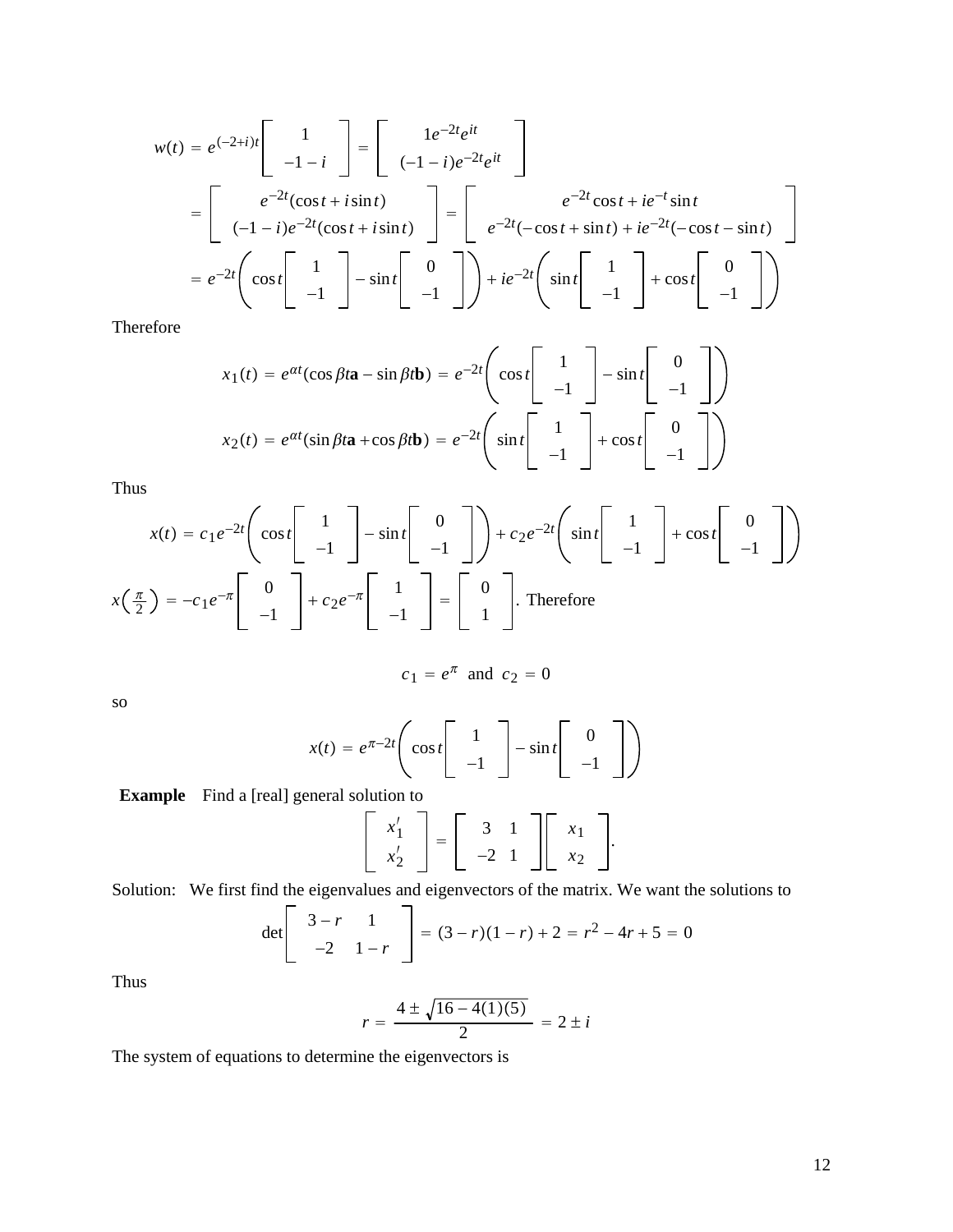$$
(3 - r)x_1 + x_2 = 0
$$
  
- 2x<sub>1</sub> + (1 - r)x<sub>2</sub> = 0

For  $r = 2 + i$  we have

$$
(1 - i)x_1 + x_2 = 0
$$
  
- 2x<sub>1</sub> + (-1 - i)x<sub>2</sub> = 0

or

$$
(1 - i)x_1 + x_2 = 0
$$
  

$$
2x_1 + (1 + i)x_2 = 0
$$

One can see that the first and second equations are the same by multiplying the first equation by  $1 + i$ and recalling that  $(1 + i)(1 - i) = 2$ . Thus

$$
x_2 = -\frac{1}{1-i}x_1
$$

We have

$$
x_1 = -\frac{1}{1-i}x_2 = -\left(\frac{1}{1-i}\right)\left(\frac{1+i}{1+i}\right)x_2 = -\left(\frac{1+i}{2}\right)x_2
$$

Letting  $x_2 = 2$  we have the eigenvector

$$
\left[\begin{array}{c} -1-i \\ 2 \end{array}\right]
$$

Since the eigenvectors are complex conjugates we have that the eigenvalues of the matrix  $\begin{vmatrix} 3 & 1 \\ 2 & 3 \end{vmatrix}$ −2 1 are  $2 + i$  and  $2 - i$  and the corresponding eigenvectors are  $\begin{vmatrix} -1 - i \\ i \end{vmatrix}$ 2 and  $\begin{vmatrix} -1+i \\ 2 \end{vmatrix}$ .

The eigenvalues of the matrix  $\begin{vmatrix} 3 & 1 \\ 1 & 3 \end{vmatrix}$ −2 1 are  $2 + i$  and  $2 - i$  and the corresponding eigenvectors are −1 − *i* 2 and  $\begin{vmatrix} -1+i \\ 2 \end{vmatrix}$ . Let  $r_1 = 2 + i$ , so  $\alpha = 2, \beta = 1$ . Also  $\begin{vmatrix} -1 - i \\ 2 \end{vmatrix} = \begin{vmatrix} -1 \\ 2 \end{vmatrix}$  $\begin{vmatrix} -1 \\ -1 \end{vmatrix}$ 0 so  $\mathbf{a} = \begin{vmatrix} -1 \\ -1 \end{vmatrix}$ 2 and **b** =  $\begin{vmatrix} -1 \\ 0 \end{vmatrix}$ .  $x_1(t) = e^{\alpha t}(\cos \beta t \mathbf{a} - \sin \beta t \mathbf{b}) = e^{2t} \begin{pmatrix} \cos t & -1 \\ 2 & -\sin t \end{pmatrix} - \frac{1}{0}$  $x_2(t) = e^{\alpha t} (\sin \beta t \mathbf{a} + \cos \beta t \mathbf{b}) = e^{2t} \begin{pmatrix} 1 & -1 \\ 0 & 1 \end{pmatrix}$ 2  $+\cos t$  <sup>-1</sup> 0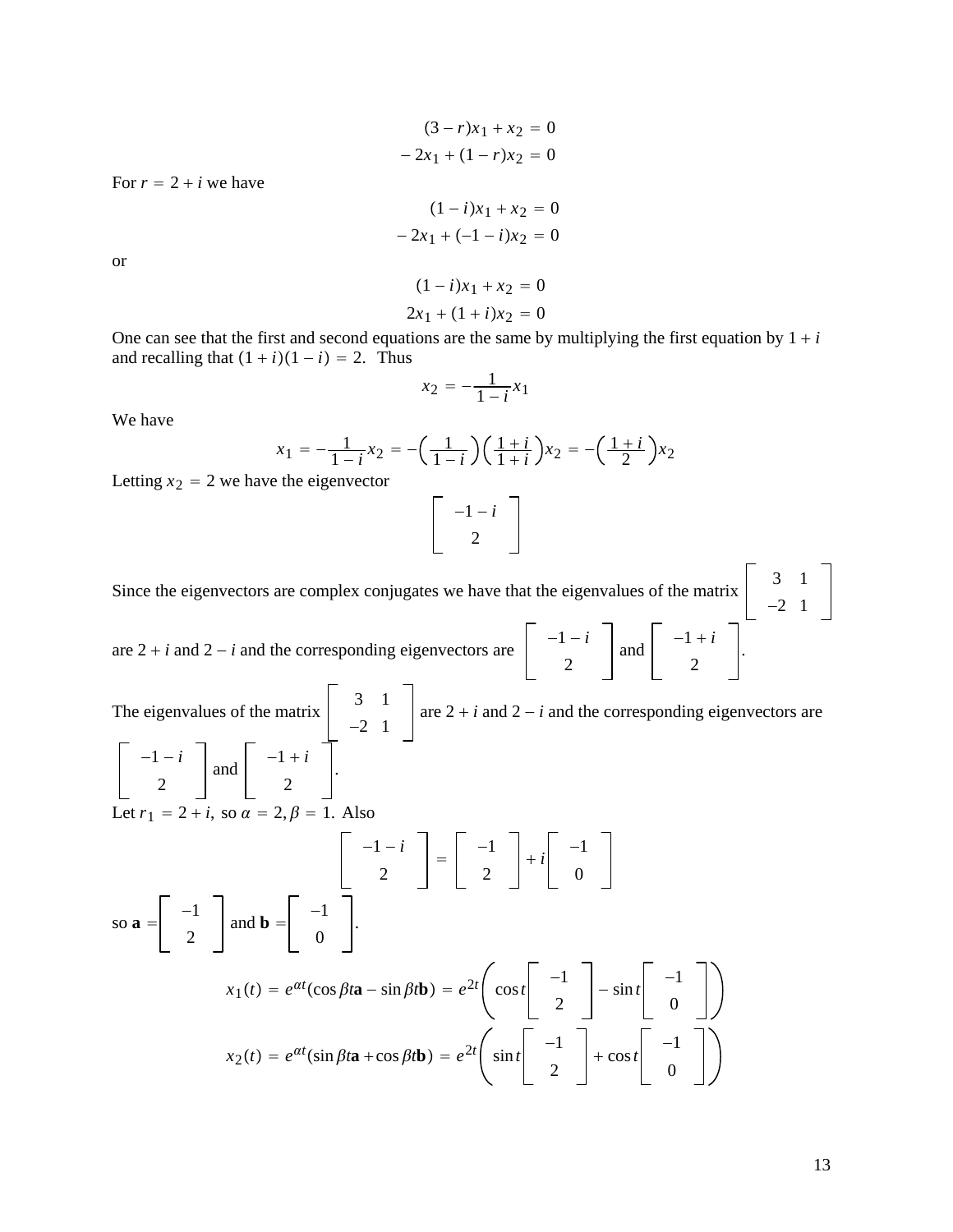$$
x(t) = c_1 e^{2t} \left( \cos t \begin{bmatrix} -1 \\ 2 \end{bmatrix} - \sin t \begin{bmatrix} -1 \\ 0 \end{bmatrix} \right) + c_2 e^{2t} \left( \sin t \begin{bmatrix} -1 \\ 2 \end{bmatrix} + \cos t \begin{bmatrix} -1 \\ 0 \end{bmatrix} \right)
$$

$$
= c_1 \begin{bmatrix} e^{2t}(-\cos t + \sin t) \\ 2e^{2t}\cos t \end{bmatrix} + c_2 \begin{bmatrix} e^{2t}(-\sin t - \cos t) \\ 2e^{2t}\sin t \end{bmatrix}
$$

# **Nonhomogeneous Linear Systems**

The techniques of Undetermined Coefficients and Variation of Parameters that are used to find particular solutions to the nonhomogeneous equation

$$
y'' + p(x)y' + q(x)y = g(x)
$$

have analogies to nonhomogeneous systems. Thus we now discuss how one solves the nonhomogeneous system

$$
x'(t) = A(t)x(t) + f(t)
$$

### **Undetermined Coefficients**

Consider the nonhomogeneous *constant* coefficient system

$$
x'(t) = Ax(t) + f(t)
$$

Before presenting the method for systems we recall the following result for second nonhomogeneous order differential equations. For more on this see Linear Second Order DEs (Hold down the Shift key and click.)

A particular solution of

$$
ay'' + by' + cy = Ke^{\alpha x}
$$

where  $a, b, c$  are constants is

$$
y_p = \frac{Ke^{\alpha x}}{p(\alpha)} \quad \text{if } p(\alpha) \neq 0
$$
  
\n
$$
y_p = \frac{Kxe^{\alpha x}}{p'(\alpha)} \quad \text{if } p(\alpha) = 0, \quad p'(\alpha) \neq 0
$$
  
\n
$$
y_p = \frac{K}{p''(\alpha)} x^2 e^{\alpha x} \quad \text{if } p(\alpha) = p'(\alpha) = 0
$$

where

$$
p(r) = ar2 + br + c
$$

$$
y'' - 5y' + 4y = 2ex
$$

**Example**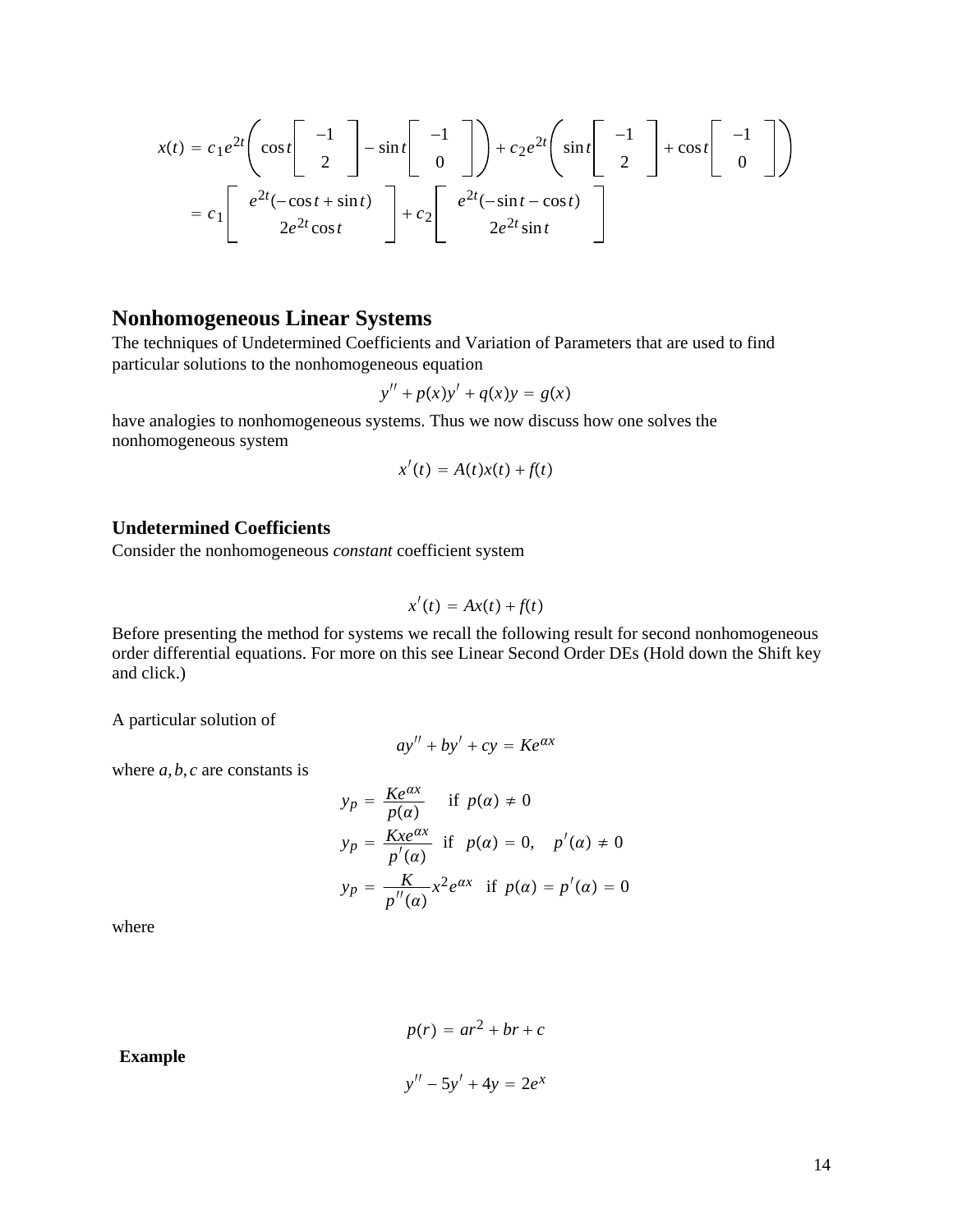Homogeneous solution:  $p(\lambda) = \lambda^2 - 5\lambda + 4 = (\lambda - 4)(\lambda - 1) \Rightarrow \lambda = 4, 1 \Rightarrow y_h = c_1 e^x + c_2 e^{4x}$ Now to find a particular solution for  $2e^x$ .  $\Rightarrow \alpha = 1$   $p(1) = 0$  Since  $p'(\lambda) = 2\lambda - 5$  $p'(1) = 2 - 5 = -3 \neq 0$  $\Rightarrow$ 

$$
y_p = \frac{kxe^{\alpha x}}{p'(\alpha)} = \frac{2xe^x}{-3}
$$

 $\Rightarrow$ 

$$
y = y_h + y_p = c_1 e^x + c_2 e^{4x} - \frac{2}{3} x e^x
$$

**Example** Problem 3, page 547 of text. Find the general solution of

$$
x'(t) = \begin{bmatrix} 1 & -2 & 2 \\ -2 & 1 & 2 \\ 2 & 2 & 1 \end{bmatrix} x(t) + \begin{bmatrix} 2e^t \\ 4e^t \\ -2e^t \end{bmatrix}
$$

*Solution:*

We first find the homogeneous solution.

$$
\left[\begin{array}{rrr}1 & -2 & 2 \\ -2 & 1 & 2 \\ 2 & 2 & 1\end{array}\right], \text{eigenvectors: } \left\{\left[\begin{array}{r} -1 \\ -1 \\ 1 \end{array}\right]\right\} \leftrightarrow -3, \left\{\left[\begin{array}{r} -1 \\ 1 \\ 0 \end{array}\right], \left[\begin{array}{r} 1 \\ 0 \\ 1 \end{array}\right]\right\} \leftrightarrow 3
$$

Since these eigenvectors are linearly independent, then

$$
x_h(t) = c_1 e^{-3t} \begin{bmatrix} -1 \\ -1 \\ 1 \end{bmatrix} + c_2 e^{3t} \begin{bmatrix} -1 \\ 1 \\ 0 \end{bmatrix} + c_3 e^{3t} \begin{bmatrix} 1 \\ 0 \\ 1 \end{bmatrix}
$$

We seek a particular solution of the form

$$
x_p(t) = e^t \begin{bmatrix} a_1 \\ a_2 \\ a_3 \end{bmatrix}
$$

Then

$$
x'_{p}(t) = e^{t} \begin{bmatrix} a_{1} \\ a_{2} \\ a_{3} \end{bmatrix} = Ax_{p}(t) + \begin{bmatrix} 2e^{t} \\ 4e^{t} \\ -2e^{t} \end{bmatrix} = e^{t} \begin{bmatrix} 1 & -2 & 2 \\ -2 & 1 & 2 \\ 2 & 2 & 1 \end{bmatrix} \begin{bmatrix} a_{1} \\ a_{2} \\ a_{3} \end{bmatrix} + \begin{bmatrix} 2e^{t} \\ 4e^{t} \\ -2e^{t} \end{bmatrix}
$$

$$
= e^{t} \begin{bmatrix} a_{1} - 2a_{2} + 2a_{3} \\ -2a_{1} + a_{2} + 2a_{3} \\ 2a_{1} + 2a_{2} + a_{3} \end{bmatrix} + \begin{bmatrix} 2 \\ 4 \\ -2 \end{bmatrix}
$$

Thus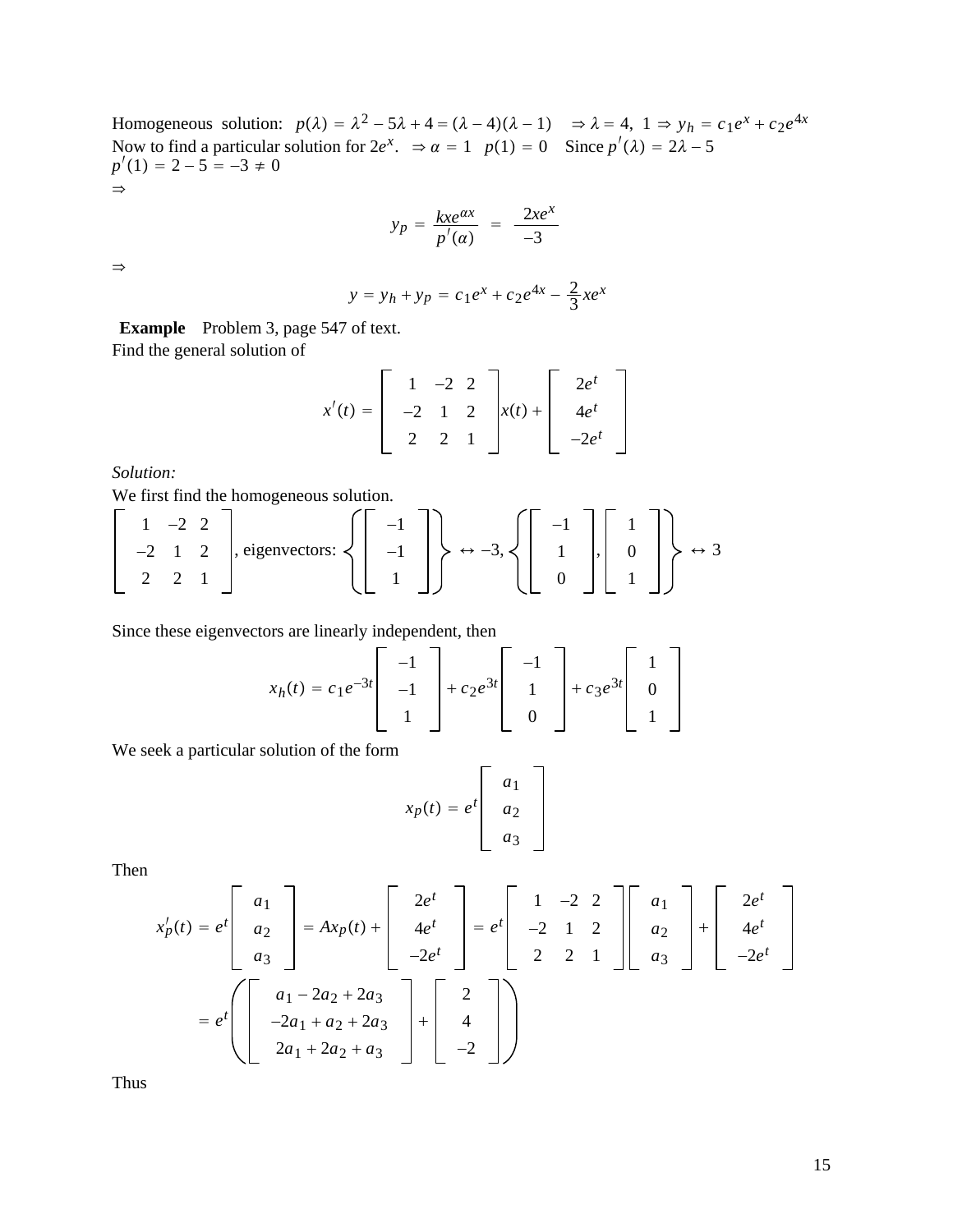$$
a_1 = a_1 - 2a_2 + 2a_3 + 2
$$
  
\n
$$
a_2 = -2a_1 + a_2 + 2a_3 + 4
$$
  
\n
$$
a_3 = 2a_1 + 2a_2 + a_3 - 2
$$

, Solution is:  $\{a_2 = 0, a_1 = 1, a_3 = -1\}$ 

Therefore

$$
x_p(t) = e^t \begin{bmatrix} 1 \\ 0 \\ -1 \end{bmatrix}
$$

and

$$
x(t) = x_h(t) + x_p(t) = c_1 e^{-3t} \begin{bmatrix} -1 \\ -1 \\ 1 \end{bmatrix} + c_2 e^{3t} \begin{bmatrix} -1 \\ 1 \\ 0 \end{bmatrix} + c_3 e^{3t} \begin{bmatrix} 1 \\ 0 \\ 1 \end{bmatrix} + e^{t} \begin{bmatrix} 1 \\ 0 \\ -1 \end{bmatrix}
$$

Note: the Method of Undetermined Coefficients works only for constant coefficient systems.

**Example** Problem 2, Page 547 of text. Find a general solution to

$$
x'(t) = \begin{bmatrix} 1 & 1 \\ 4 & 1 \end{bmatrix} x(t) + \begin{bmatrix} -t - 1 \\ -4t - 2 \end{bmatrix}
$$

Solution: We first find a general homogeneous solution.

$$
\begin{vmatrix} 1-r & 1 \\ 4 & 1-r \end{vmatrix} = (1-r)^2 - 4 = r^2 - 2r - 3 = (r-3)(r+1)
$$

Thus the eigenvalues are  $r = -1, 3$ . The equations that determine the eigenvectors are

$$
(1 - r)x_1 + x_2 = 0
$$
  
4x<sub>1</sub> + (1 - r)x<sub>2</sub> = 0

For  $r = 3$  we have

$$
-2x_1 + x_2 = 0
$$
  
\n
$$
4x_1 - 3x_2 = 0
$$
  
\nThus  $x_2 = 2x_1$  and an eigenvector is  $\begin{bmatrix} 1 \\ 2 \end{bmatrix}$ .  
\nFor  $r = -1$  we have

$$
2x_1 + x_2 = 0
$$
  
\n
$$
4x_1 + 2x_2 = 0
$$
  
\nThus  $x_1 = -\frac{1}{2}x_2$  and we have the eigenvector  $\begin{bmatrix} -1 \\ 2 \end{bmatrix}$ . Hence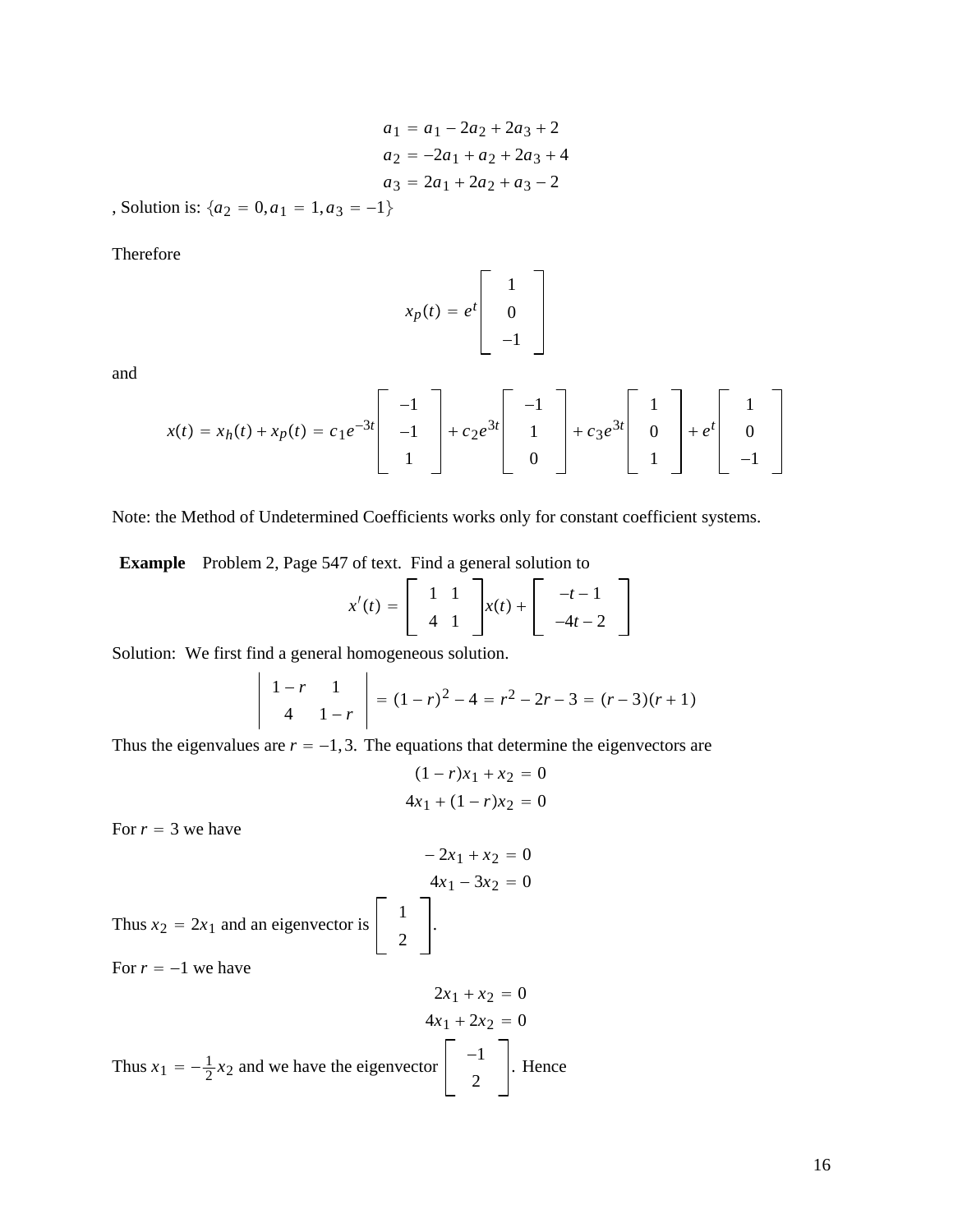$$
x_h(t) = c_1 e^{3t} \begin{bmatrix} 1 \\ 2 \end{bmatrix} + c_2 e^{-t} \begin{bmatrix} -1 \\ 2 \end{bmatrix}.
$$

$$
x_p(t) = \begin{bmatrix} a_1 t + b_1 \\ a_2 t + b_2 \end{bmatrix}
$$

To find *xp* we let

since 
$$
f(t)
$$
 is a polynomial.

Plugging into the DE we have

$$
\begin{bmatrix}\na_1 \\
a_2\n\end{bmatrix} = \begin{bmatrix}\n1 & 1 \\
4 & 1\n\end{bmatrix} \begin{bmatrix}\na_1t + b_1 \\
a_2t + b_2\n\end{bmatrix} + \begin{bmatrix}\n-t-1 \\
-4t-2\n\end{bmatrix}
$$
\n
$$
= \begin{bmatrix}\nb_1 - t + b_2 + ta_1 + ta_2 - 1 \\
4b_1 - 4t + b_2 + 4ta_1 + ta_2 - 2\n\end{bmatrix}
$$

Equating the coefficients of *t* on both sides we have

$$
0 = -1 + a1 + a2
$$

$$
0 = -4 + 4a1 + a2
$$

or

$$
a_1 + a_2 = 1
$$
  

$$
4a_1 + a_2 = 4
$$

Therefore  $a_1 = 1, a_2 = 0$ . Equating the constant terms on both sides we have

$$
a_1 = b_1 + b_2 - 1
$$
  

$$
a_2 = 4b_1 + b_2 - 2
$$

Using the values for  $a_{1,}a_{2}$  we have

$$
b_1 + b_2 = 2
$$
  

$$
4b_1 + b_2 = 2
$$

Thus  $b_1 = 0, b_2 = 2$ . With these values for the constants we have that

$$
x_p(t) = \left[ \begin{array}{c} t \\ 2 \end{array} \right]
$$

Finally

$$
x(t) = x_h(t) + x_p(t) = c_1 e^{3t} \begin{bmatrix} 1 \\ 2 \end{bmatrix} + c_2 e^{-t} \begin{bmatrix} -1 \\ 2 \end{bmatrix} + \begin{bmatrix} t \\ 2 \end{bmatrix}
$$

**Example** Problem 4, page 547 of text. Find a general solution to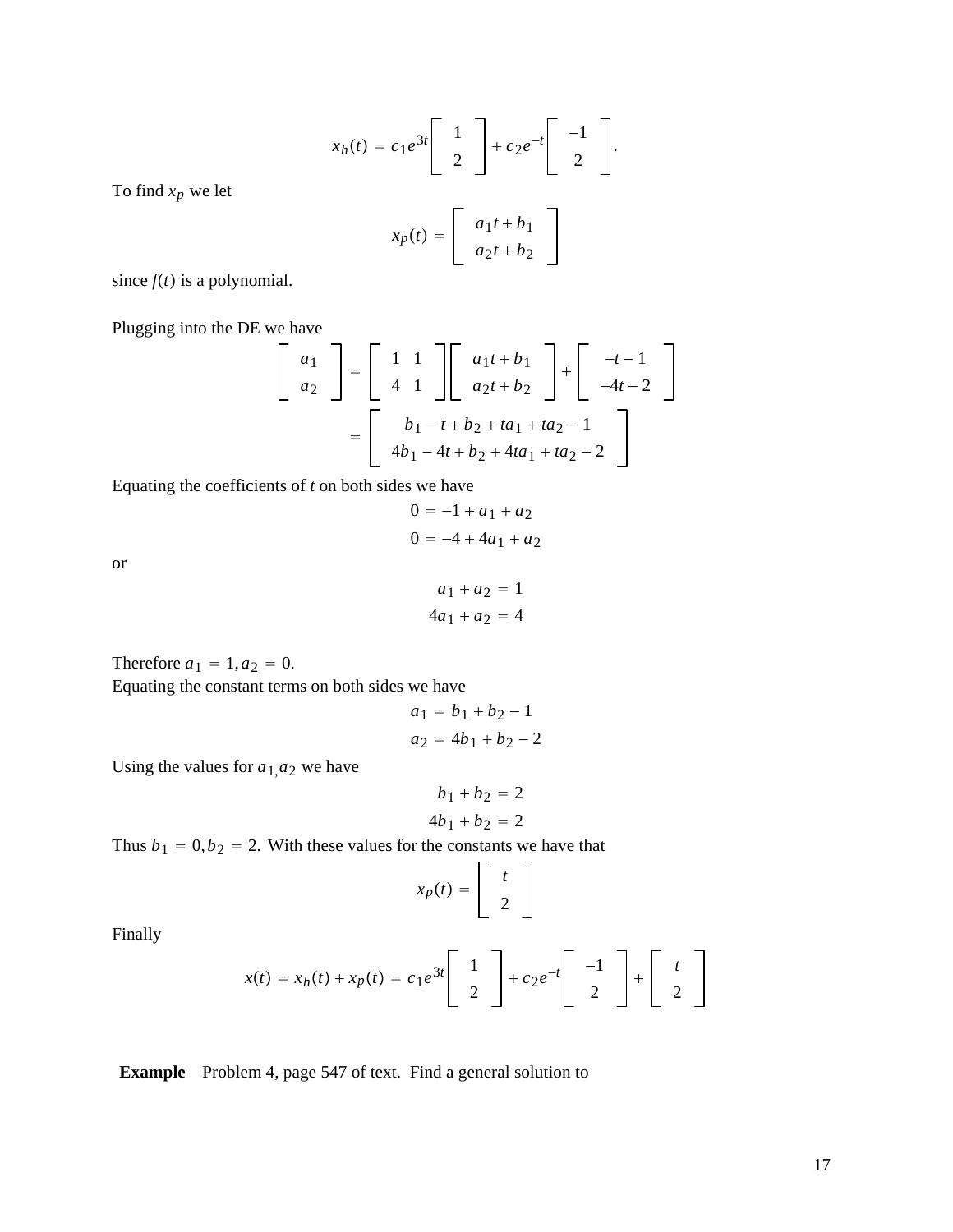$$
x'(t) = \begin{bmatrix} 2 & 2 \\ 2 & 2 \end{bmatrix} x(t) + \begin{bmatrix} -4\cos t \\ -\sin t \end{bmatrix}
$$

Solution: We first find a homogeneous solution.  $\mathcal{L}$ 

$$
\left|\begin{array}{cc} 2-r & 2 \\ 2 & 2-r \end{array}\right| = (2-r)^2 - 4 = 4 - 4r + r^2 - r = r^2 - 4r = r(r-4)
$$

Thus the eigenvalues are  $r = 0, 4$ .

The equations for the eigenvectors are

$$
(2 - r)x_1 + 2x_2 = 0
$$
  

$$
2x_1 + (2 - r)x_2 = 0
$$

For  $r = 0$  we have

$$
2x_1 + 2x_2 = 0
$$
  
or  $x_1 = -x_2$ . Thus we have the eigenvector  $\begin{bmatrix} -1 \\ -1 \\ 1 \end{bmatrix}$ . For  $r = 4$  we have  
 $-2x_1 + 2x_2 = 0$   
or  $x_1 = x_2$  Thus we have the eigenvector  $\begin{bmatrix} 1 \\ 1 \\ 1 \end{bmatrix}$ .  
Hence

$$
x_h(t) = c_1 e^{0t} \begin{bmatrix} -1 \\ 1 \end{bmatrix} + c_2 e^{4t} \begin{bmatrix} 1 \\ 1 \end{bmatrix}
$$

We assume

$$
x_p(t) = \begin{bmatrix} a_1 \cos t + b_1 \sin t \\ a_2 \cos t + b_2 \sin t \end{bmatrix}
$$

Hence

$$
x'_{p} = \begin{bmatrix} -a_1 \sin t + b_1 \cos t \\ -a_2 \sin t + b_2 \cos t \end{bmatrix}
$$

Plugging into the DE yields

$$
\begin{bmatrix} -a_1 \sin t + b_1 \cos t \\ -a_2 \sin t + b_2 \cos t \end{bmatrix} = \begin{bmatrix} 2 & 2 \\ 2 & 2 \end{bmatrix} \begin{bmatrix} a_1 \cos t + b_1 \sin t \\ a_2 \cos t + b_2 \sin t \end{bmatrix} + \begin{bmatrix} -4 \cos t \\ -\sin t \end{bmatrix}
$$

or

$$
\begin{bmatrix}\n-a_1 \sin t + b_1 \cos t \\
-a_2 \sin t + b_2 \cos t\n\end{bmatrix} = \begin{bmatrix}\n2a_1 \cos t + 2a_2 \cos t + 2b_1 \sin t + 2b_2 \sin t \\
2a_1 \cos t + 2a_2 \cos t + 2b_1 \sin t + 2b_2 \sin t\n\end{bmatrix} + \begin{bmatrix}\n-4 \cos t \\
-\sin t\n\end{bmatrix}
$$

We equate the coefficients of the sin*t* and cos*t* terms. Thus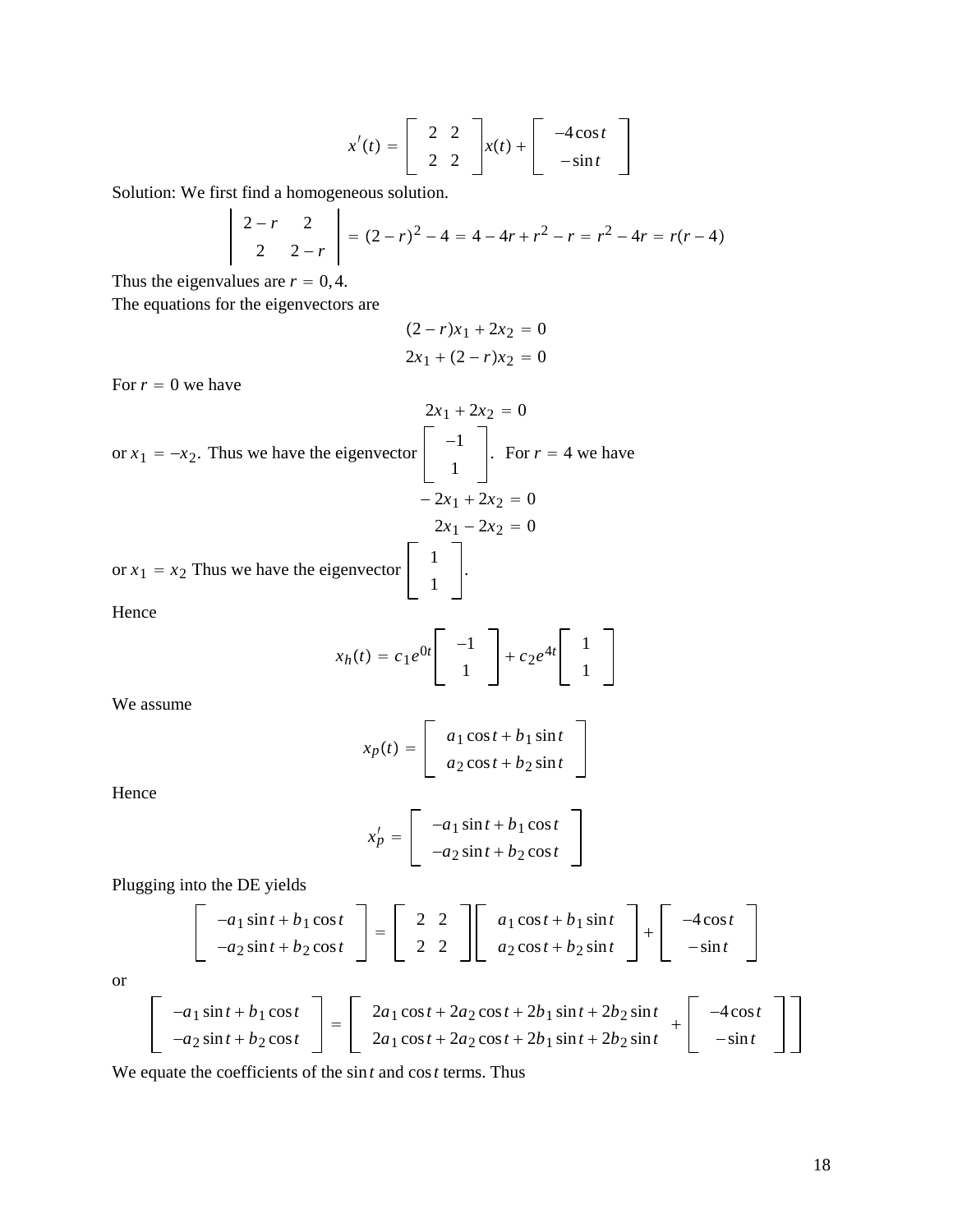$$
b_1 = 2a_1 + 2a_2 - 4
$$
  
\n
$$
b_2 = 2a_1 + 2a_2
$$
  
\n
$$
-a_1 = 2b_1 + 2b_2
$$
  
\n
$$
-a_2 = 2b_1 + 2b_2 - 1
$$

or

$$
2a_1 + 2a_2 - b_1 = 4
$$
  
\n
$$
2a_1 + 2a_2 - b_2 = 0
$$
  
\n
$$
a_1 + 2b_1 + 2b_2 = 0
$$
  
\n
$$
a_2 + 2b_1 + 2b_2 = 1
$$

To solve this system we form

|  |  | $1 \t0 \t2 \t2 \t0$   |  |
|--|--|-----------------------|--|
|  |  | $0 \t1 \t2 \t2 \t1$   |  |
|  |  | $2$ 2 -1 0 4          |  |
|  |  | $2 \t2 \t0 \t -1 \t0$ |  |
|  |  |                       |  |

and row reduce.

$$
\begin{bmatrix}\n1 & 0 & 2 & 2 & 0 \\
0 & 1 & 2 & 2 & 1 \\
2 & 2 & -1 & 0 & 4 \\
2 & 2 & 0 & -1 & 0\n\end{bmatrix}\n\rightarrow \n\begin{bmatrix}\n-2R_1 + R_3 \\
-2R_1 + R_4 \\
0 & 2 & -5 & -4 & 4 \\
0 & 2 & -4 & -5 & 0\n\end{bmatrix}\n\rightarrow \n\begin{bmatrix}\n-2R_2 + R_3 \\
-2R_2 + R_4 \\
0 & 0 & -9 & -8 & 2 \\
0 & 0 & -9 & -2 & 0\n\end{bmatrix}
$$
\n
$$
\rightarrow \n\begin{bmatrix}\n1 & 0 & 2 & 2 & 0 \\
0 & 1 & 2 & 2 & 1 \\
0 & 0 & 9 & 8 & -2 \\
0 & 0 & -8 & -9 & -2\n\end{bmatrix}\n\rightarrow \n\begin{bmatrix}\n1 & 0 & 2 & 2 & 0 \\
-2R_3 + R_4 \\
0 & 1 & 2 & 2 & 1 \\
0 & 0 & 9 & 8 & -2 \\
0 & 0 & 1 & -1 & -4\n\end{bmatrix}\n\rightarrow \n\begin{bmatrix}\n1 & 0 & 2 & 2 & 0 \\
0 & 1 & 2 & 2 & 1 \\
0 & 0 & 1 & -1 & -4 \\
0 & 0 & 9 & 8 & -2\n\end{bmatrix}\n\rightarrow \n\begin{bmatrix}\n1 & 0 & 2 & 2 & 0 \\
0 & 1 & 2 & 2 & 1 \\
0 & 0 & 1 & -1 & -4 \\
0 & 0 & 0 & 1 & 2\n\end{bmatrix}\n\rightarrow \n\begin{bmatrix}\n1 & 0 & 2 & 2 & 0 \\
0 & 1 & 2 & 2 & 1 \\
0 & 0 & 1 & -1 & -4 \\
0 & 0 & 0 & 1 & 2\n\end{bmatrix}\n\rightarrow \n\begin{bmatrix}\n1 & 0 & 2 & 2 & 0 \\
0 & 1 & 2 & 2 & 1 \\
0 & 0 & 1 & -1 & -4 \\
0 & 0 & 0 & 1 & 2\n\end{bmatrix}\n\rightarrow \n\begin{bmatrix}\n1 & 0 & 2 & 2 & 0 \\
0 & 1 & 2 & 2 & 1 \\
0 & 0 & 1 & -1 & -4 \\
0 & 0 & 0 & 1 & 2\n\end{bmatrix}\n\rightarrow \n\begin{bmatrix}\n1 & 0 & 2 & 2 &
$$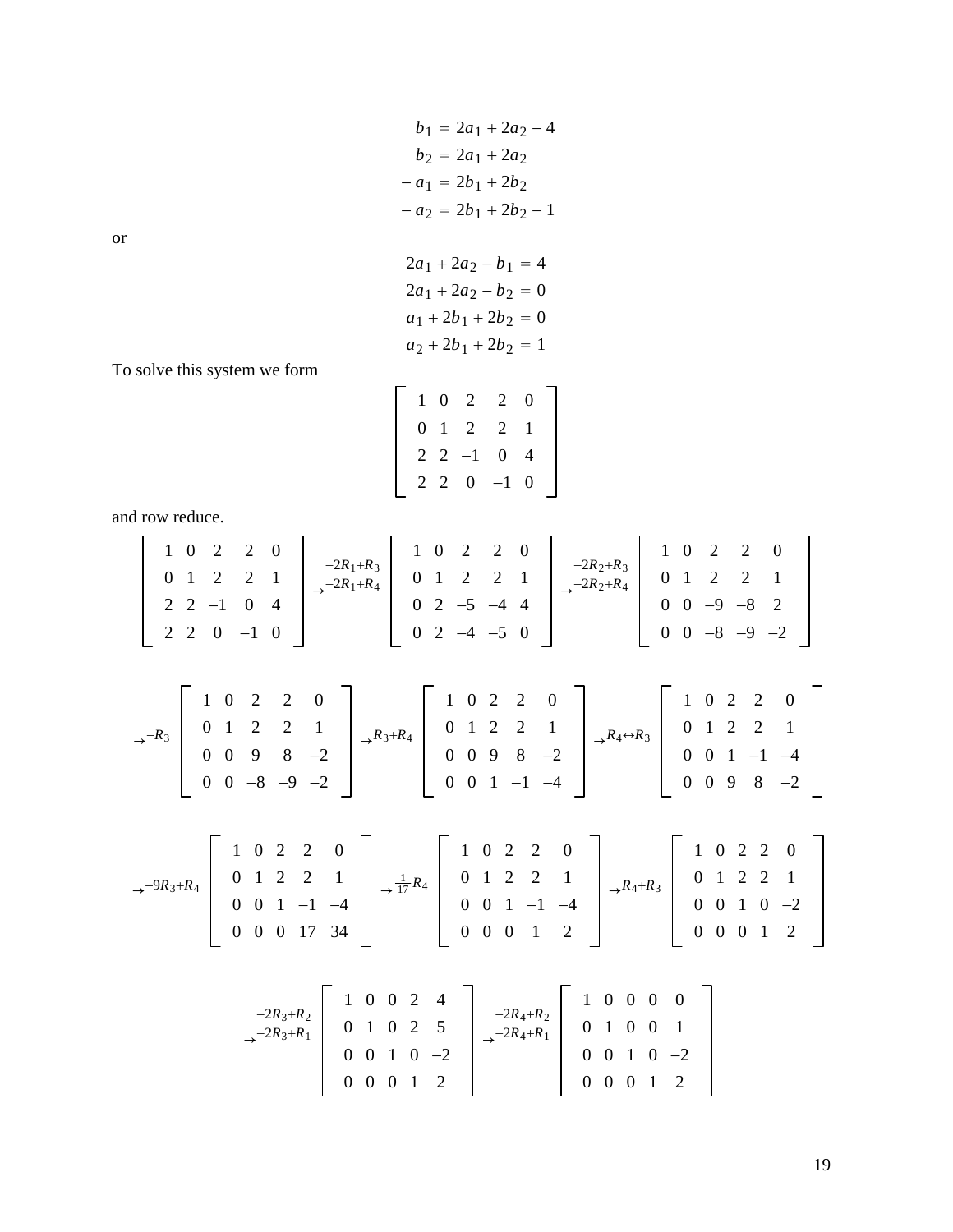Thus  $a_1 = 0$ ,  $a_2 = 1$ ,  $b_1 = -2$ ,  $b_2 = 2$  and

$$
x_p(t) = \begin{bmatrix} -2\sin t \\ \cos t + 2\sin t \end{bmatrix}
$$

Finally a general solution is

$$
x(t) = x_h(t) + x_p(t) = c_1 \begin{bmatrix} -1 \\ 1 \end{bmatrix} + c_2 e^{4t} \begin{bmatrix} 1 \\ 1 \end{bmatrix} + \begin{bmatrix} -2\sin t \\ \cos t + 2\sin t \end{bmatrix}
$$

**Example** The eigenvalues of the matrix <sup>3</sup> 1 −2 1 are  $2 + i$  and  $2 - i$  and the corresponding eigenvectors are  $\begin{vmatrix} -1 - i \end{vmatrix}$ 2 and  $\begin{vmatrix} -1+i \\ 2 \end{vmatrix}$ . Find a [real] general solution to  $x'_1$  $\begin{bmatrix} x'_1 \\ x'_2 \end{bmatrix} = \begin{bmatrix} 3 & 1 \\ -2 & 1 \end{bmatrix}$ *x*1 *x*2  $\ddot{}$  $\begin{matrix} 25t \\ 0 \end{matrix}$ . Solution: First we find a real general solution to  $\begin{vmatrix} x'_1 \\ y'_2 \end{vmatrix}$  $\begin{bmatrix} x'_1 \\ x'_2 \end{bmatrix} = \begin{bmatrix} 3 & 1 \\ -2 & 1 \end{bmatrix}$ *x*1 *x*2 . Here  $\alpha = 2, \beta = 1$  and  $\begin{vmatrix} -1 - i \\ 2 \end{vmatrix} = \begin{vmatrix} -1 \\ 2 \end{vmatrix}$  $\begin{vmatrix} -1 \\ 0 \end{vmatrix} = \mathbf{a} + i\mathbf{b}.$ 

Since

$$
\mathbf{x}_1(t) = e^{\alpha t} (\cos \beta t \mathbf{a} - \sin \beta t \mathbf{b})
$$

$$
\mathbf{x}_2(t) = e^{\alpha t} (\sin \beta t \mathbf{a} + \cos \beta t \mathbf{b})
$$

then

$$
\mathbf{x}_1(t) = e^{2t} \left( \cos t \begin{bmatrix} -1 \\ 2 \end{bmatrix} - \sin t \begin{bmatrix} -1 \\ 0 \end{bmatrix} \right)
$$

$$
\mathbf{x}_2(t) = e^{2t} \left( \sin t \begin{bmatrix} -1 \\ 2 \end{bmatrix} + \cos t \begin{bmatrix} -1 \\ 0 \end{bmatrix} \right)
$$

Hence

$$
\mathbf{x}_h(t) = c_1 \mathbf{x}_1(t) + c_2 \mathbf{x}_2(t)
$$
  
= 
$$
c_1 \begin{bmatrix} e^{2t}(-\cos t + \sin t) \\ 2e^{2t} \cos t \end{bmatrix} + c_2 \begin{bmatrix} e^{2t}(-\sin t - \cos t) \\ 2e^{2t} \sin t \end{bmatrix}
$$

Or we may expand one of the complex solutions and take the real and imaginary parts.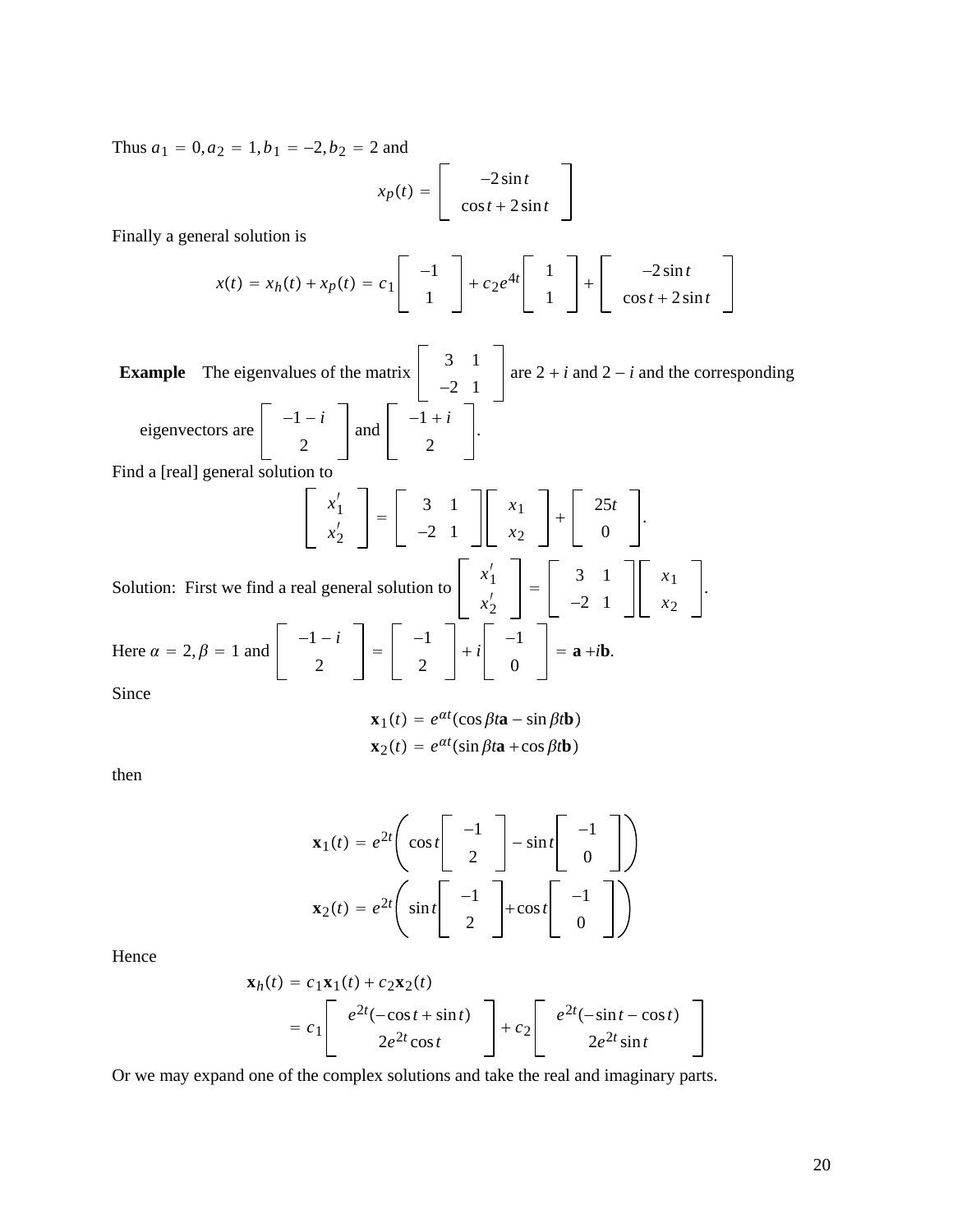$$
e^{(2+i)t}\begin{bmatrix} -1-i \\ 2 \end{bmatrix} = e^{2t}(\cos t + i\sin t)\begin{bmatrix} -1-i \\ 2 \end{bmatrix}
$$
  
\n
$$
= e^{2t}\begin{bmatrix} (-\cos t + \sin t) + i(-\sin t - \cos t) \\ (2\cos t) + i(2\sin t) \end{bmatrix}
$$
  
\n
$$
= \begin{bmatrix} e^{2t}(-\cos t + \sin t) \\ 2e^{2t}\cos t \end{bmatrix} + i\begin{bmatrix} e^{2t}(-\sin t - \cos t) \\ 2e^{2t}\sin t \end{bmatrix}
$$
  
\n
$$
\mathbf{x}_h = c_1 \begin{bmatrix} e^{2t}(-\cos t + \sin t) \\ 2e^{2t}\cos t \end{bmatrix} + c_2 \begin{bmatrix} e^{2t}(-\sin t - \cos t) \\ 2e^{2t}\sin t \end{bmatrix}
$$
  
\n
$$
= \begin{bmatrix} e^{2t}(-\cos t + \sin t) & e^{2t}(-\sin t - \cos t) \\ 2e^{2t}\cos t & 2e^{2t}\sin t \end{bmatrix} \begin{bmatrix} c_1 \\ c_2 \end{bmatrix}
$$

Next, we find a particular solution to the given non-homogeneous equation. Since the non-homogeneous term is a polynomial of degree one, the solution must be the same. Thus let

| $x_p(t) =$ |               | $at + b$ |  |
|------------|---------------|----------|--|
|            | $\mathcal{X}$ | $ct + d$ |  |

We substitute into the system of DEs and find the coefficients.

$$
\begin{bmatrix} x_1' \\ x_2' \end{bmatrix} = \begin{bmatrix} 3 & 1 \\ -2 & 1 \end{bmatrix} \begin{bmatrix} x_1 \\ x_2 \end{bmatrix} + \begin{bmatrix} 25t \\ 0 \end{bmatrix}
$$

$$
\begin{bmatrix} a \\ c \end{bmatrix} = \begin{bmatrix} 3 & 1 \\ -2 & 1 \end{bmatrix} \begin{bmatrix} at+b \\ ct+d \end{bmatrix} + \begin{bmatrix} 25t \\ 0 \end{bmatrix}
$$

$$
\begin{bmatrix} a \\ c \end{bmatrix} = \begin{bmatrix} (3a+c)t + (3b+d) \\ (-2a+c)t + (-2b+d) \end{bmatrix} + \begin{bmatrix} 25t \\ 0 \end{bmatrix}
$$

We equate like terms.

$$
0 = 3a + c + 25
$$

$$
0 = -2a + c
$$

$$
a = 3b + d
$$

$$
c = -2b + d
$$

Thus (from the first pair of equations)  $a = -5$ ,  $c = -10$  and then  $b = 1$  and  $d = -8$ . Combining homogeneous and particular solutions, we have a general solution.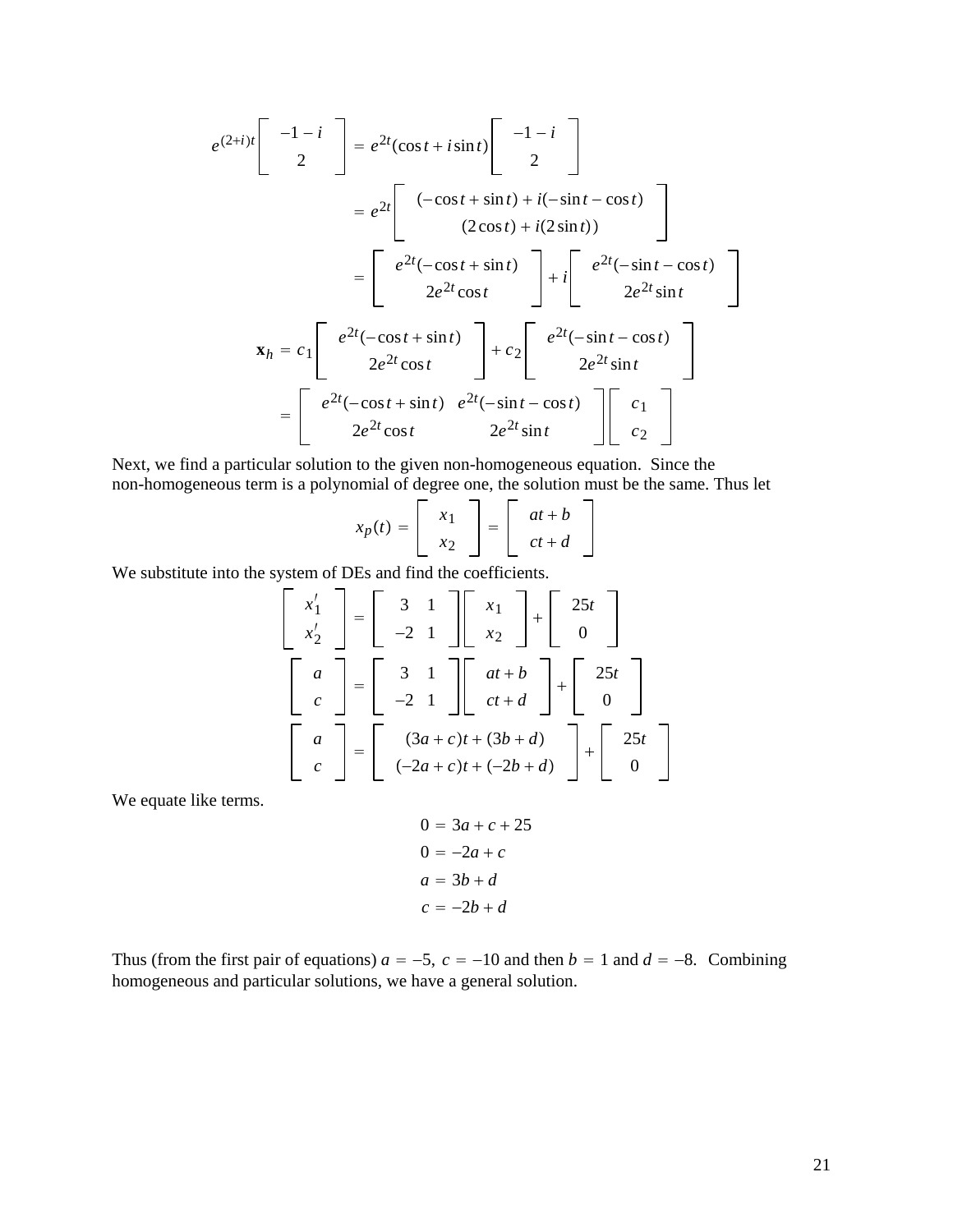$$
\begin{bmatrix} x_1 \\ x_2 \end{bmatrix} = c_1 \begin{bmatrix} e^{2t}(-\cos t + \sin t) \\ 2e^{2t}\cos t \end{bmatrix} + c_2 \begin{bmatrix} e^{2t}(-\sin t - \cos t) \\ 2e^{2t}\sin t \end{bmatrix} + \begin{bmatrix} -5t + 1 \\ -10t - 8 \end{bmatrix}
$$

$$
= \begin{bmatrix} e^{2t}(-\cos t + \sin t) & e^{2t}(-\sin t - \cos t) \\ 2e^{2t}\cos t & 2e^{2t}\sin t \end{bmatrix} \begin{bmatrix} c_1 \\ c_2 \end{bmatrix} + \begin{bmatrix} -5t + 1 \\ -10t - 8 \end{bmatrix}
$$

**Example** a) Find the eigenvalues and eigenvectors of

$$
A = \left[ \begin{array}{rr} 2 & -1 \\ 1 & 2 \end{array} \right].
$$

Solution: We solve  $\det(A - rI) = 0$ .

$$
det(A - rI) = \begin{vmatrix} 2 - r & -1 \\ 1 & 2 - r \end{vmatrix}
$$
  
=  $(2 - r)^2 + 1$   
 $2 - r = \pm i$   
 $r = 2 \pm i$ 

So, the eigenvalues are a complex conjugate pair. We find the eigenvector for one and take the complex conjugate to get the other. For  $r = 2 + i$ , we solve

$$
\begin{bmatrix} -i & -1 \\ 1 & -i \end{bmatrix} \begin{bmatrix} (A - rI)u = 0 \\ u_1 \\ u_2 \end{bmatrix} = \begin{bmatrix} 0 \\ 0 \\ 0 \end{bmatrix}
$$

Thus we have the equations

$$
-iu_1 - u_2 = 0
$$
  

$$
u_1 - iu_2 = 0
$$

The second row is redundant, so  $-iu_1 - u_2 = 0$  or  $u_2 = -i \cdot u_1$ . Hence any multiple of  $\begin{vmatrix} 1 & 1 \\ 1 & 1 \end{vmatrix}$ −*i* is an

eigenvector for  $r = 2 + i$ . Then an eigenvector corresponding to  $r = 2 - i$  is  $\begin{vmatrix} 1 & 1 \\ i & \end{vmatrix}$ .

b) Find the [real] general solution to

$$
\left[\begin{array}{c} x_1' \\ x_2' \end{array}\right] = \left[\begin{array}{cc} 2 & -1 \\ 1 & 2 \end{array}\right] \left[\begin{array}{c} x_1 \\ x_2 \end{array}\right] + \left[\begin{array}{c} 0 \\ 12e^{2t} \end{array}\right].
$$

Solution: The solution is the general solution  $(x_h)$  to the homogeneous equation plus one [particular] solution  $(x_p)$  to the full non-homogeneous equation. First we'll find  $x_p$ . It is in the form

$$
x_p = \begin{bmatrix} c_1 e^{2t} \\ c_2 e^{2t} \end{bmatrix}
$$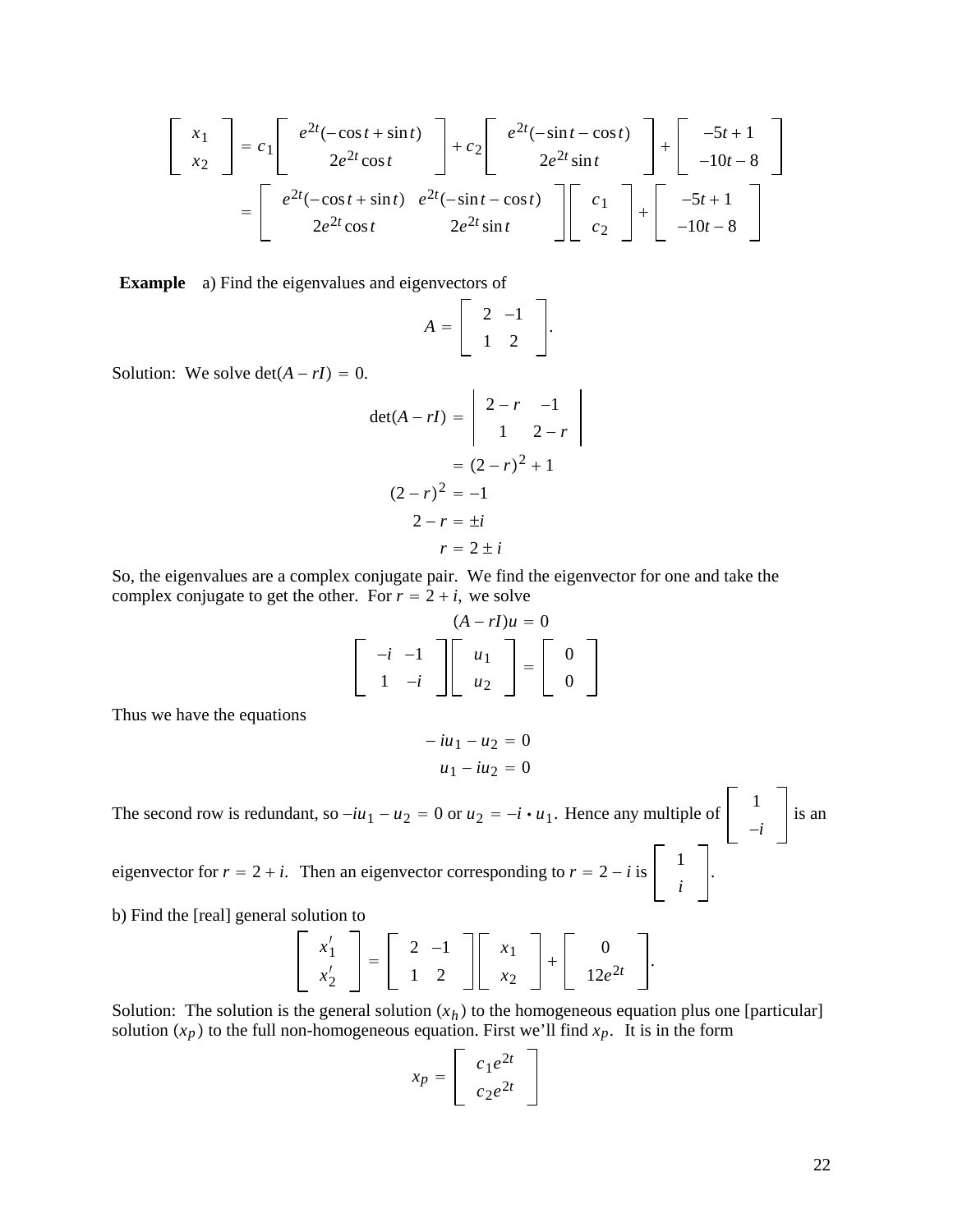Substituting into the D.E., we obtain

$$
\begin{bmatrix} x_1' \\ x_2' \end{bmatrix} = \begin{bmatrix} 2c_1e^{2t} \\ 2c_2e^{2t} \end{bmatrix} = \begin{bmatrix} 2 & -1 \\ 1 & 2 \end{bmatrix} \begin{bmatrix} c_1e^{2t} \\ c_2e^{2t} \end{bmatrix} + \begin{bmatrix} 0 \\ 12e^{2t} \end{bmatrix}
$$

Hence

$$
\begin{bmatrix} 2c_1e^{2t} \\ 2c_2e^{2t} \end{bmatrix} = \begin{bmatrix} 2c_1e^{2t} - c_2e^{2t} \\ c_1e^{2t} + 2c_2e^{2t} \end{bmatrix} + \begin{bmatrix} 0 \\ 12e^{2t} \end{bmatrix} = \begin{bmatrix} 2c_1e^{2t} - c_2e^{2t} \\ c_1e^{2t} + 2c_2e^{2t} + 12e^{2t} \end{bmatrix}
$$

We can divide by  $e^{2t}$  (which is never zero) and move the unknowns to the left side to obtain

$$
\begin{bmatrix} -c_2 \\ -c_1 \end{bmatrix} = \begin{bmatrix} 0 \\ 12 \end{bmatrix}
$$

$$
x_p = \begin{bmatrix} -12e^{2t} \\ 0 \end{bmatrix}
$$

To find a solution to the homogeneous solution we use the eigenvalue  $2 + i = \alpha + i\beta$  and the corresponding eigenvector  $\begin{vmatrix} 1 \\ -i \end{vmatrix} = \begin{vmatrix} 1 \\ 0 \end{vmatrix}$  $\begin{vmatrix} 0 \\ -1 \end{vmatrix} = \mathbf{a} + i\mathbf{b}.$ 

Since

$$
\mathbf{x}_1(t) = e^{\alpha t} (\cos \beta t \mathbf{a} - \sin \beta t \mathbf{b})
$$

$$
\mathbf{x}_2(t) = e^{\alpha t} (\sin \beta t \mathbf{a} + \cos \beta t \mathbf{b})
$$

then

$$
\mathbf{x}_1(t) = e^{2t} \begin{pmatrix} \cos t \begin{bmatrix} 1 \\ 0 \end{bmatrix} - \sin t \begin{bmatrix} 0 \\ -1 \end{bmatrix} \end{pmatrix}
$$

$$
\mathbf{x}_2(t) = e^{2t} \begin{pmatrix} \sin t \begin{bmatrix} 1 \\ 0 \end{bmatrix} + \cos t \begin{bmatrix} 0 \\ -1 \end{bmatrix} \end{pmatrix}
$$

Hence

$$
\mathbf{x}_h(t) = c_1 \mathbf{x}_1(t) + c_2 \mathbf{x}_2(t)
$$
  
=  $c_1 \begin{bmatrix} e^{2t} \cos t \\ e^{2t} \sin t \end{bmatrix} + c_2 \begin{bmatrix} e^{2t} \sin t \\ -e^{2t} \cos t \end{bmatrix}$ 

Or, for the solution to the homogeneous equation, we may use one of the eigenvalues and eigenvectors found in 2a to write a complex solution and break it into real and imaginary parts. we'll use  $2 + i$ .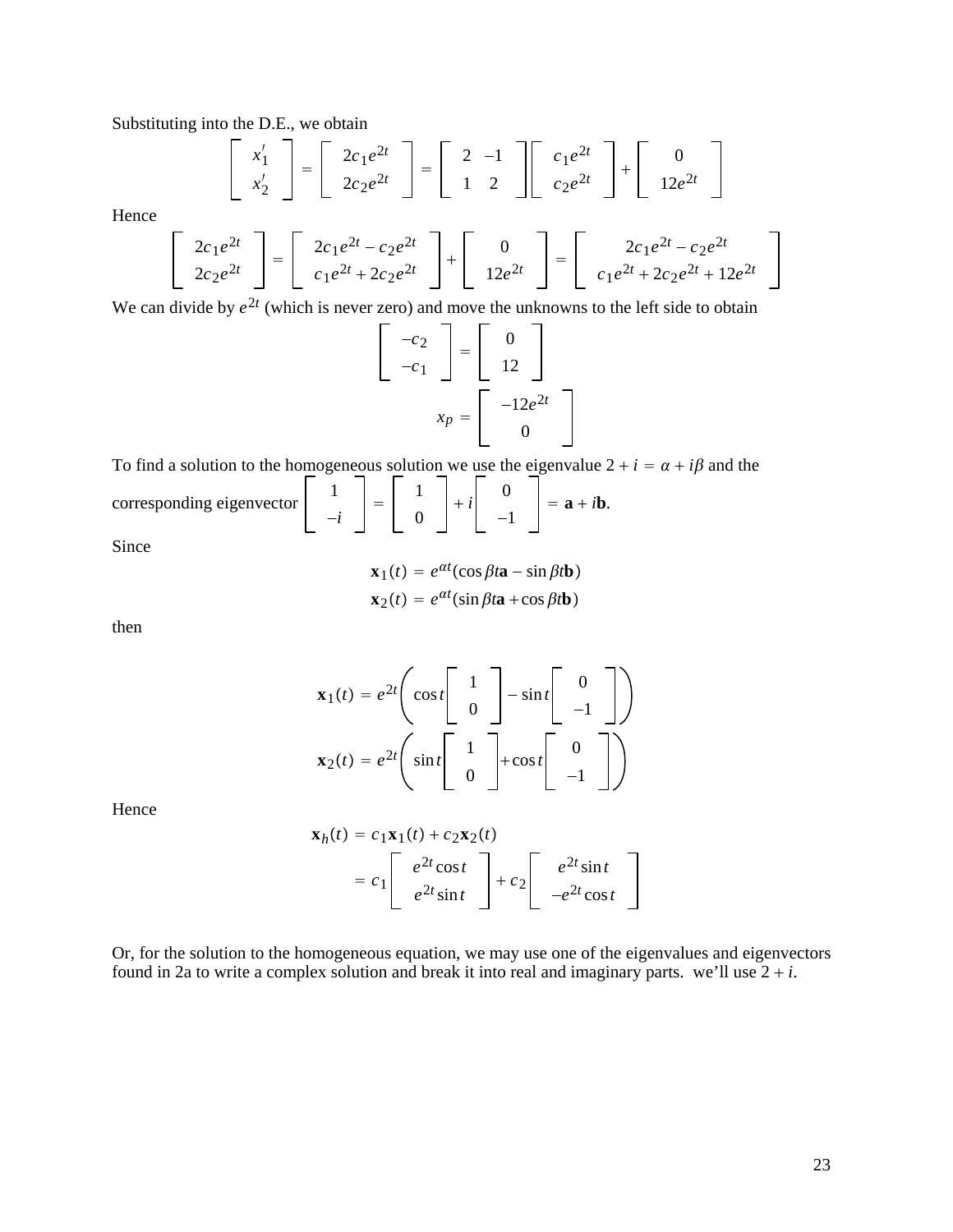$$
x = e^{(2+i)t} \begin{bmatrix} 1 \\ -i \end{bmatrix} = e^{2t} (\cos t + i \sin t) \begin{bmatrix} 1 \\ -i \end{bmatrix}
$$

$$
= \begin{bmatrix} e^{2t} \cos t + ie^{2t} \sin t \\ e^{2t} \sin t - ie^{2t} \cos t \end{bmatrix}
$$

$$
x_h = c_1 \begin{bmatrix} e^{2t} \cos t \\ e^{2t} \sin t \end{bmatrix} + c_2 \begin{bmatrix} e^{2t} \sin t \\ -e^{2t} \cos t \end{bmatrix}
$$

$$
= \begin{bmatrix} e^{2t} \cos t & e^{2t} \sin t \\ e^{2t} \sin t & -e^{2t} \cos t \end{bmatrix} \begin{bmatrix} c_1 \\ c_2 \end{bmatrix}
$$

Finally, we add to obtain the desired solution.

$$
x = \begin{bmatrix} e^{2t}\cos t & e^{2t}\sin t \\ e^{2t}\sin t & -e^{2t}\cos t \end{bmatrix} \begin{bmatrix} c_1 \\ c_2 \end{bmatrix} + \begin{bmatrix} -12e^{2t} \\ 0 \end{bmatrix}
$$

### **Variation of Parameters** (**This material is not covered in Ma 227**.)

Consider now the nonhomogeneous system

$$
x'(t) = A(t)x(t) + f(t)
$$
\n(1)

where the entries in  $A(t)$  may be any continuous functions of *t*. Let  $X(t)$  be a fundamental matrix for the homogeneous system

$$
x'(t) = A(t)x(t) \tag{2}
$$

The general solution of  $(2)$  is

 $X(t)c$ 

where *c* is an  $n \times 1$  constant vector. To find a particular solution of (1), consider

$$
x_p(t) = X(t)v(t)
$$

where  $v(t)$  is an  $n \times 1$  vector function of *t* that we wish to determine. Then

$$
x'_{p}(t) = X(t)v'(t) + X'(t)v(t)
$$

so that  $(1)$  yields

$$
X(t)v'(t) + X'(t)v(t) = A(t)x_p(t) + f(t) = A(t)X(t)v(t) + f(t)
$$

Since  $X(t)$  is a fundamental matrix for (2), then  $X'(t) = AX(t)$ , so the last equation becomes  $X(t)v'(t) + A(t)X(t)v(t) = A(t)X(t)v(t) + f(t)$ 

or

$$
X(t)v'(t) = f(t)
$$

Since the columns of *X*(*t*) are linearly independent,  $X^{-1}(t)$  exists and

$$
v'(t) = X^{-1}(t)f(t)
$$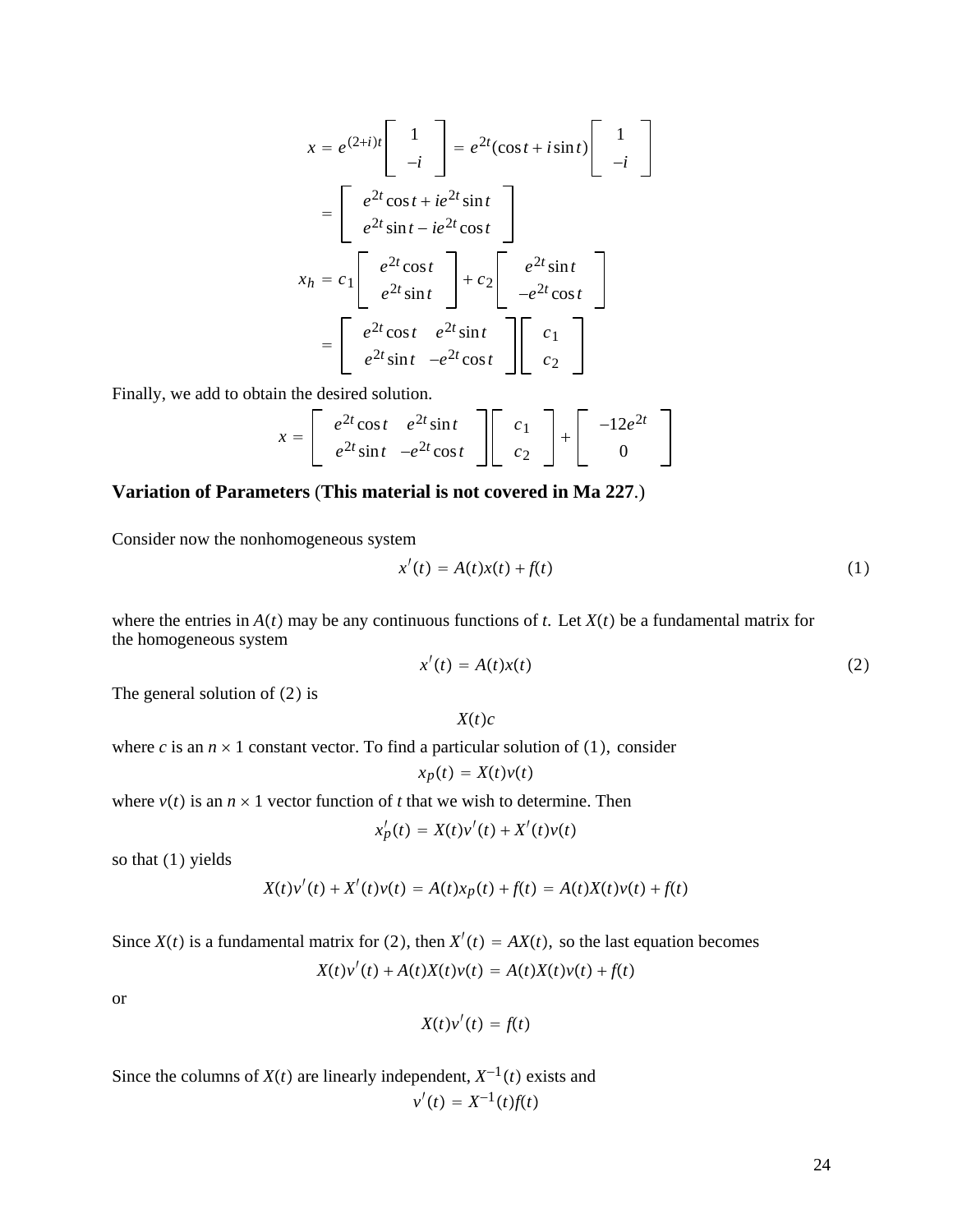Hence

$$
v(t) = \int X^{-1}(t) f(t) dt
$$

and

$$
x_p(t) = X(t)v(t) = X(t)\int X^{-1}(t)f(t)dt
$$

Finally the general solution is given by

$$
x(t) = x_h(t) + x_p(t) = X(t)c + X(t) \int X^{-1}(t) f(t) dt
$$
\n(3)

**Example** 2 Page 578

Solve the initial value problem

$$
x'(t) = \begin{bmatrix} 2 & -3 \\ 1 & -2 \end{bmatrix} x(t) + \begin{bmatrix} e^{2t} \\ 1 \end{bmatrix}, \quad x(0) = \begin{bmatrix} -1 \\ 0 \end{bmatrix}
$$

*Solution:*

We first find a fundamental matrix for the homogeneous solution.

$$
\begin{bmatrix} 2 & -3 \ 1 & -2 \end{bmatrix}
$$
, eigenvectors: 
$$
\left\{ \begin{bmatrix} 1 \ 1 \end{bmatrix} \right\} \leftrightarrow -1, \left\{ \begin{bmatrix} 3 \ 1 \end{bmatrix} \right\} \leftrightarrow 1
$$
  
\n
$$
X(t) = \begin{bmatrix} 3e^{t} & e^{-t} \ e^{t} & e^{-t} \end{bmatrix}
$$
  
\nHence 
$$
\begin{bmatrix} 3e^{t} & e^{-t} \ e^{t} & e^{-t} \end{bmatrix}^{-1} = \begin{bmatrix} \frac{1}{2e^{t}} & -\frac{1}{2e^{t}} \\ -\frac{1}{2e^{-t}} & \frac{3}{2e^{-t}} \end{bmatrix} = X^{-1}
$$

Formula (3) yields

$$
x(t) = \begin{bmatrix} 3e^{t} & e^{-t} \\ e^{t} & e^{-t} \end{bmatrix} \begin{bmatrix} c_{1} \\ c_{2} \end{bmatrix} + \begin{bmatrix} 3e^{t} & e^{-t} \\ e^{t} & e^{-t} \end{bmatrix} \int \begin{bmatrix} \frac{1}{2e^{t}} & -\frac{1}{2e^{t}} \\ -\frac{1}{2e^{-t}} & \frac{3}{2e^{-t}} \end{bmatrix} \begin{bmatrix} e^{2t} \\ 1 \end{bmatrix} dt
$$
  

$$
= \begin{bmatrix} 3e^{t} & e^{-t} \\ e^{t} & e^{-t} \end{bmatrix} \begin{bmatrix} c_{1} \\ c_{2} \end{bmatrix} + \begin{bmatrix} 3e^{t} & e^{-t} \\ e^{t} & e^{-t} \end{bmatrix} \begin{bmatrix} \frac{1}{2}e^{t} + \frac{1}{2e^{t}} \\ -\frac{1}{6}e^{3t} + \frac{3}{2e^{-t}} \end{bmatrix}
$$
  

$$
= \begin{bmatrix} 3e^{t} & e^{-t} \\ e^{t} & e^{-t} \end{bmatrix} \begin{bmatrix} c_{1} \\ c_{2} \end{bmatrix} + \begin{bmatrix} 3e^{t}(\frac{1}{2}e^{t} + \frac{1}{2e^{t}}) + e^{-t}(-\frac{1}{6}e^{3t} + \frac{3}{2e^{-t}}) \\ e^{t}(\frac{1}{2}e^{t} + \frac{1}{2e^{t}}) + e^{-t}(-\frac{1}{6}e^{3t} + \frac{3}{2e^{-t}}) \end{bmatrix}
$$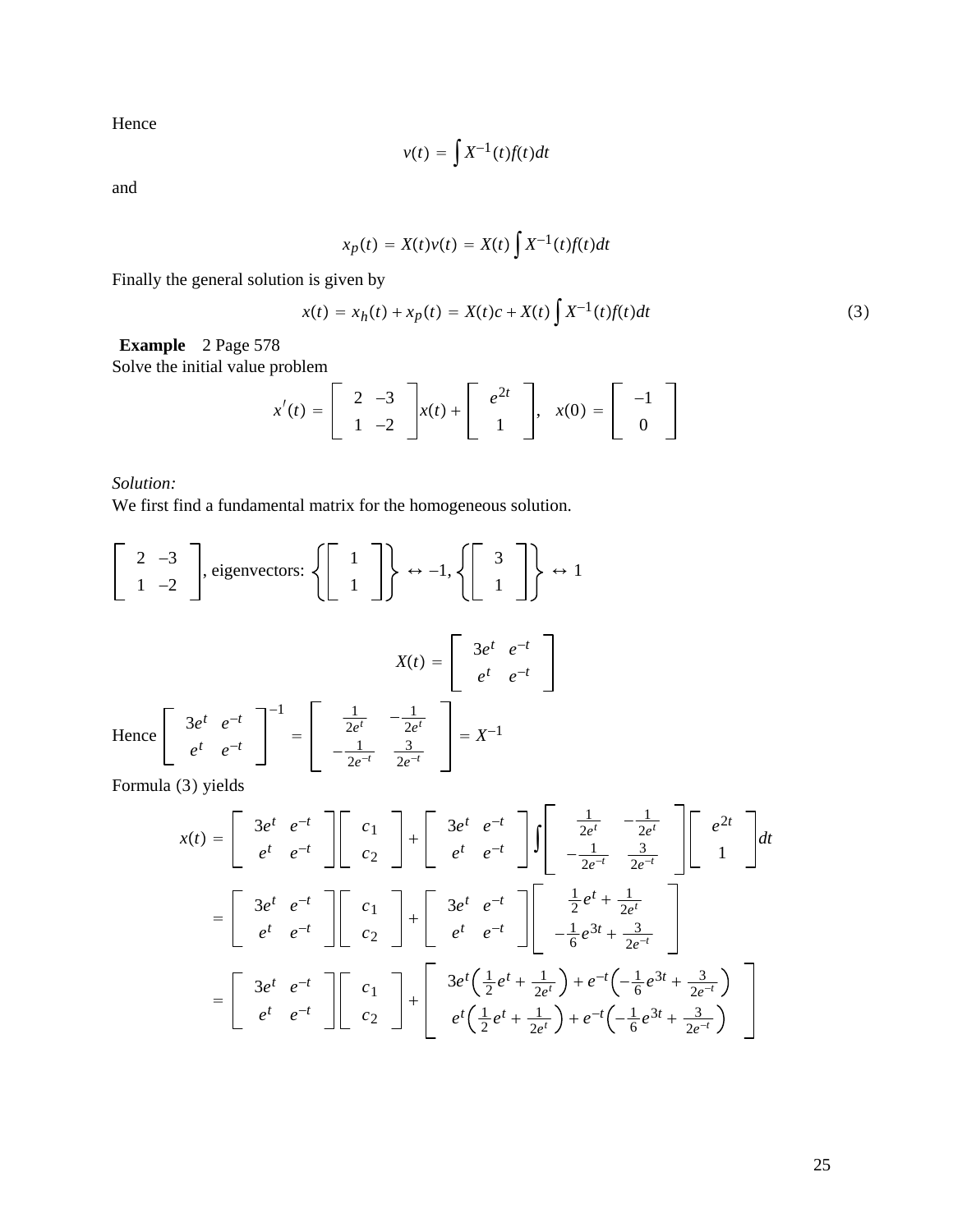$$
x(t) = \begin{bmatrix} 3e^{t} & e^{-t} \\ e^{t} & e^{-t} \end{bmatrix} \begin{bmatrix} c_1 \\ c_2 \end{bmatrix} + \begin{bmatrix} 3e^{t} \left( \frac{1}{2} e^{t} + \frac{1}{2e^{t}} \right) + e^{-t} \left( -\frac{1}{6} e^{3t} + \frac{3}{2e^{-t}} \right) \\ e^{t} \left( \frac{1}{2} e^{t} + \frac{1}{2e^{t}} \right) + e^{-t} \left( -\frac{1}{6} e^{3t} + \frac{3}{2e^{-t}} \right) \end{bmatrix}
$$

$$
x(0) = \begin{bmatrix} 3c_1 + c_2 + \frac{13}{3} \\ c_1 + c_2 + \frac{7}{3} \end{bmatrix} = \begin{bmatrix} -1 \\ 0 \end{bmatrix}
$$

Thus

$$
3c_1 + c_2 + \frac{13}{3} = -1
$$
  

$$
c_1 + c_2 + \frac{7}{3} = 0
$$

, Solution is: 
$$
\begin{aligned}\n\begin{aligned}\n\{c_2 = -\frac{5}{6}, c_1 = -\frac{3}{2}\}.\n\end{aligned}\n\end{aligned}
$$
\n
$$
x(t) = \begin{bmatrix}\n3e^t & e^{-t} \\
e^t & e^{-t}\n\end{bmatrix}\n\begin{bmatrix}\n-\frac{3}{2} \\
-\frac{5}{6}\n\end{bmatrix} + \begin{bmatrix}\n3e^t\left(\frac{1}{2}e^t + \frac{1}{2e^t}\right) + e^{-t}\left(-\frac{1}{6}e^{3t} + \frac{3}{2e^{-t}}\right) \\
e^t\left(\frac{1}{2}e^t + \frac{1}{2e^t}\right) + e^{-t}\left(-\frac{1}{6}e^{3t} + \frac{3}{2e^{-t}}\right)\n\end{bmatrix} = \begin{bmatrix}\n-\frac{1}{6}e^{2t}\left(27e^{-t} + 5e^{-3t} - 8 - 18e^{-2t}\right) \\
-\frac{1}{6}e^{2t}\left(9e^{-t} + 5e^{-3t} - 2 - 12e^{-2t}\right)\n\end{bmatrix}
$$

# **The Matrix Exponential Function** (**Not covered in 12F**)

Recall that the general solution of the *scalar equation*  $x'(t) = ax(t)$  where *a* is a constant is  $x(t) = ce^{at}$ . We will now see that the general solution of the normal system

$$
x'(t) = Ax(t) \tag{1}
$$

where *A* is a constant  $n \times n$  matrix is  $x(t) = e^{At}c$ . We must, of course, define  $e^{At}$ .

Definition: Let *A* be a constant  $n \times n$  matrix. The we define

$$
e^{At} = I + At + A^2 \frac{t^2}{2!} + \dots + A^n \frac{t^n}{n!} + \dots = \sum_{n=0}^{\infty} A^n \frac{t^n}{n!}
$$
 (2)

This is an  $n \times n$  matrix.

Remark: If *D* is a diagonal matrix, then the computation of *eDt* is straightforward.

# **Example**

Let 
$$
D = \begin{bmatrix} -1 & 0 \\ 0 & 2 \end{bmatrix}
$$
. Then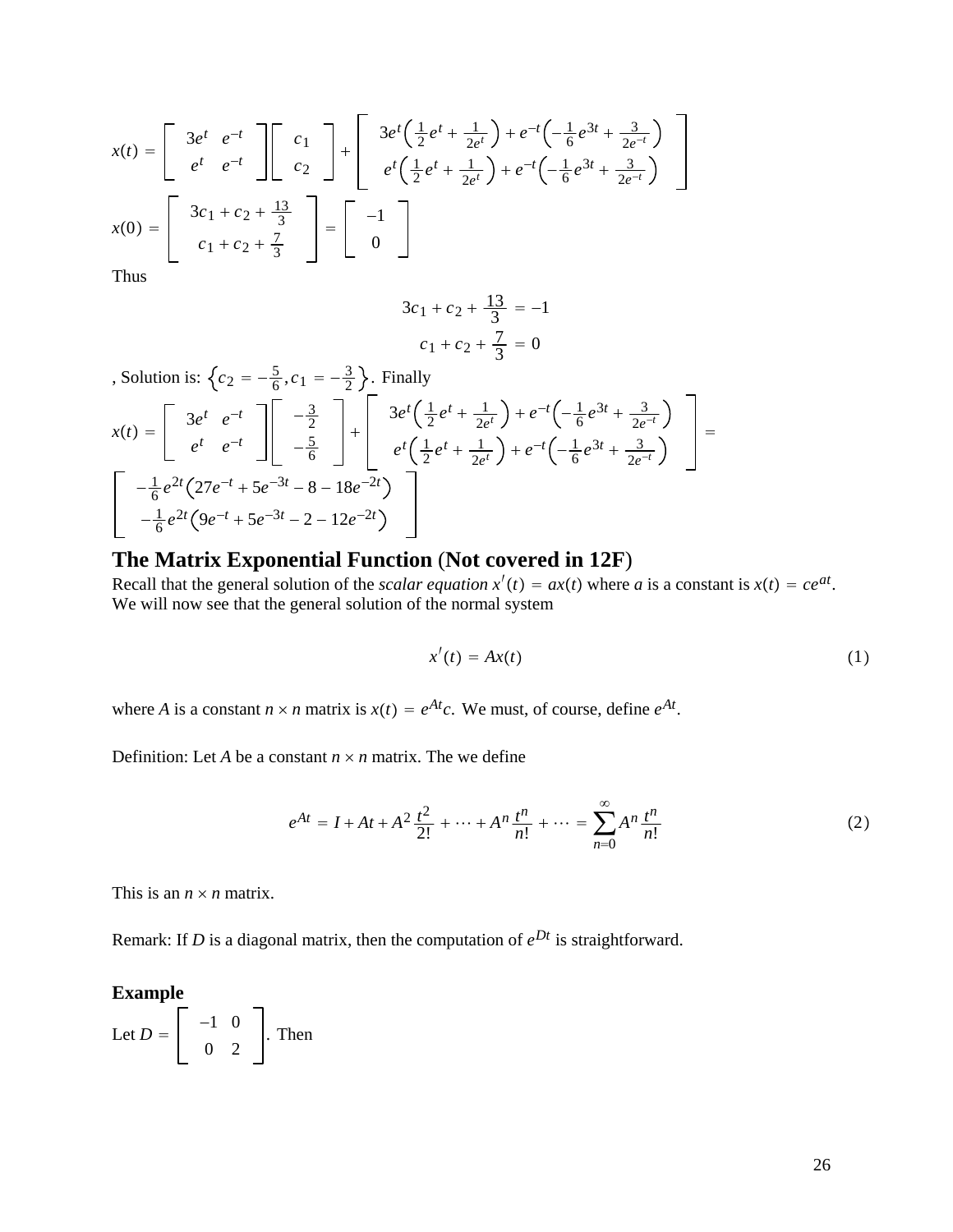$$
D^{2} = \begin{bmatrix} 1 & 0 \\ 0 & 4 \end{bmatrix}, \qquad D^{3} = \begin{bmatrix} -1 & 0 \\ 0 & 8 \end{bmatrix}, \dots, \qquad D^{n} = \begin{bmatrix} (-1)^{n} & 0 \\ 0 & 2^{n} \end{bmatrix}
$$

Therefore

$$
e^{Dt} = \sum_{n=0}^{\infty} D^n \frac{t^n}{n!} = \left[ \begin{array}{rr} \sum_{n=0}^{\infty} (-1)^n \frac{t^n}{n!} & 0 \\ 0 & \sum_{n=0}^{\infty} 2^n \frac{t^n}{n!} \end{array} \right] = \left[ \begin{array}{rr} e^{-t} & 0 \\ 0 & e^{2t} \end{array} \right]
$$

In general if *D* is an  $n \times n$  diagonal matrix with  $r_1, r_2, \ldots, r_n$  down its main diagonal, then  $e^{Dt}$  is the diagonal matrix with  $e^{r_1t}$ ,  $e^{r_2t}$ , ...,  $e^{r_nt}$  down its main diagonal.

It can be shown that the series  $(2)$  converges for all  $t$  and has many of the same properties as the scalar exponential *eat*.

Remark: It can be shown that if a matrix *A* has *n* linearly independent eigenvectors, then *P*−<sup>1</sup> *AP* is a diagonal matrix, where *P* is formed from the *n* linearly independent eigenvectors of *A*. Thus

$$
P^{-1}AP = D \tag{3}
$$

where *D* is a diagonal matrix. In fact, *D* has the eigenvalues of *A* along its diagonal.

Let 
$$
A = \begin{bmatrix} 1 & 2 & -1 \ 1 & 0 & 1 \ 4 & -4 & 5 \end{bmatrix}
$$
. Then  $\left\{\begin{bmatrix} -1 \ 1 \ 4 \end{bmatrix}\right\}$   $\leftrightarrow 3$ ,  $\left\{\begin{bmatrix} -1 \ 1 \ 2 \end{bmatrix}\right\}$   $\leftrightarrow 1$ ,  $\left\{\begin{bmatrix} -2 \ 1 \ 4 \end{bmatrix}\right\}$   $\leftrightarrow 2$   
Thus  $P = \begin{bmatrix} -1 & -1 & -2 \ 1 & 1 & 1 \ 4 & 2 & 4 \end{bmatrix}$ , inverse:  $\begin{bmatrix} 1 & 0 & \frac{1}{2} \ 0 & 2 & -\frac{1}{2} \ -1 & -1 & 0 \end{bmatrix} = P^{-1}$   
Hence  $P^{-1}AP = \begin{bmatrix} 1 & 0 & \frac{1}{2} \ 0 & 2 & -\frac{1}{2} \ -1 & -1 & 0 \end{bmatrix} \begin{bmatrix} 1 & 2 & -1 \ 1 & 0 & 1 \ 4 & -4 & 5 \end{bmatrix} \begin{bmatrix} -1 & -1 & -2 \ 1 & 1 & 1 \ 4 & 2 & 4 \end{bmatrix} = \begin{bmatrix} 3 & 0 & 0 \ 0 & 1 & 0 \ 0 & 0 & 2 \end{bmatrix}$ 

Now (3) implies that when *A* has *n* linearly independent eigenvalues we have

$$
A = PDP^{-1}
$$

so that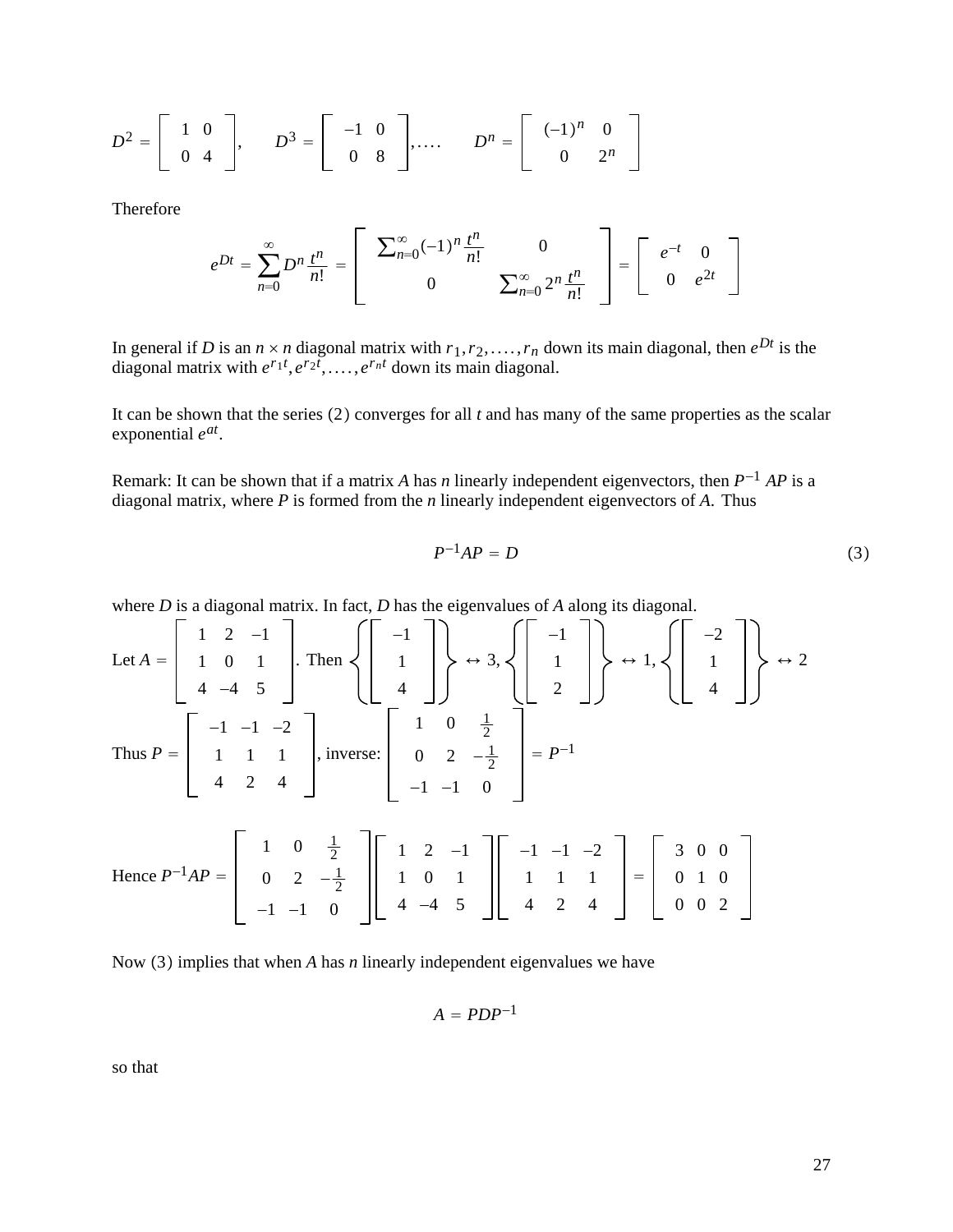$$
e^{At} = e^{PDP^{-1}t} = I + PDP^{-1}t + \frac{1}{2}(PDP^{-1}t)(PDP^{-1}t) + \cdots
$$
  
\n
$$
= I + PDP^{-1}t + \frac{1}{2}(PDP^{-1})(PDP^{-1})t^{2} + \cdots
$$
  
\n
$$
= I + PDP^{-1}t + \frac{1}{2}(PD^{2}P^{-1})t^{2} + \cdots
$$
  
\n
$$
= P(I + Dt + \frac{1}{2}(Dt)^{2} + \cdots)P^{-1}
$$
  
\n
$$
= Pe^{Dt}P^{-1}
$$

**Example**:

Let 
$$
A = \begin{bmatrix} 5 & 4 \ -2 & -1 \end{bmatrix}
$$
, eigenvectors:  $\left\{ \begin{bmatrix} -2 \ 1 \end{bmatrix} \right\} \leftrightarrow 3, \left\{ \begin{bmatrix} -1 \ 1 \end{bmatrix} \right\} \leftrightarrow 1$   
\n $P = \begin{bmatrix} -1 & -2 \ 1 & 1 \end{bmatrix}, P^{-1} = \begin{bmatrix} 1 & 2 \ -1 & -1 \end{bmatrix}$  and  $D = \begin{bmatrix} 1 & 0 \ 0 & 3 \end{bmatrix}$ . Show that  $A = P^{-1}DP$  and use this to compute  $e^{At}$ .  
\n $A = PDP^{-1} = \begin{bmatrix} -1 & -2 \ 1 & 1 \end{bmatrix} \begin{bmatrix} 1 & 0 \ 0 & 3 \end{bmatrix} \begin{bmatrix} 1 & 2 \ -1 & -1 \end{bmatrix} = \begin{bmatrix} 5 & 4 \ -2 & -1 \end{bmatrix}$  as required.  
\nThus  $e \begin{bmatrix} 5 & 4 \ -2 & -1 \end{bmatrix} \begin{bmatrix} 1 & 0 \ -e^{3t} + e^{t} & 2e^{t} - e^{3t} \ -e^{3t} + e^{t} & 2e^{t} - e^{3t} \end{bmatrix}$  from SNB.  
\nAlso  $Pe^{Dt}P^{-1} = \begin{bmatrix} -1 & -2 \ 1 & 1 \end{bmatrix} e^{\begin{bmatrix} 1 & 0 \ 0 & 3 \end{bmatrix} \begin{bmatrix} 1 & 2 \ -1 & -1 \end{bmatrix}$  so  
\n $e^{At} = Pe^{Dt}P^{-1} = \begin{bmatrix} -1 & -2 \ 1 & 1 \end{bmatrix} \begin{bmatrix} e^{t} & 0 \ 0 & e^{3t} \end{bmatrix} \begin{bmatrix} 1 & 2 \ -1 & -1 \end{bmatrix} = \begin{bmatrix} -e^{t} + 2e^{3t} & -2e^{t} + 2e^{3t} \ e^{t} - e^{3t} & 2e^{t} - e^{3t} \end{bmatrix}$   
\nThis  $e^{At}$  is a fundamental matrix for the system

$$
x'(t) = \begin{bmatrix} 5 & 4 \\ -2 & -1 \end{bmatrix} x(t)
$$

since if we let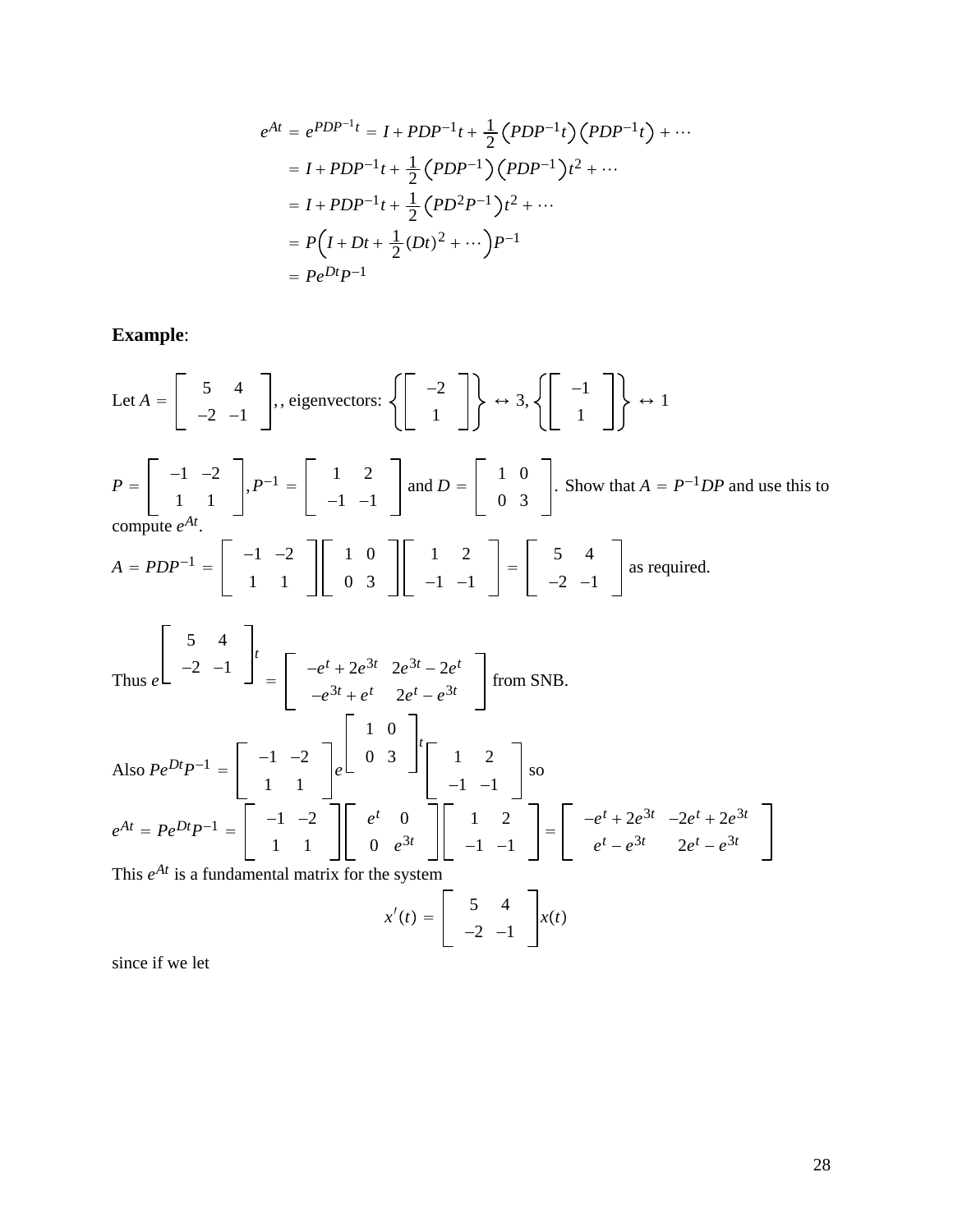$$
x_h(t) = e^{\int_{0}^{t} \frac{1}{2}t} \left[ \begin{array}{c} c_1 \\ c_2 \end{array} \right] = \left[ \begin{array}{c} -e^t + 2e^{3t} & -2e^t + 2e^{3t} \\ e^t - e^{3t} & 2e^t - e^{3t} \end{array} \right] \left[ \begin{array}{c} c_1 \\ c_2 \end{array} \right]
$$

$$
= \left[ \begin{array}{c} c_2(2e^{3t} - 2e^t) - c_1(e^t - 2e^{3t}) \\ c_1(e^t - e^{3t}) - c_2(e^{3t} - 2e^t) \end{array} \right]
$$

$$
= \left[ \begin{array}{c} c_2(2e^{3t} - 2e^t) - c_1(e^t - 2e^{3t}) \\ c_1(e^t - e^{3t}) - c_2(e^{3t} - 2e^t) \end{array} \right]
$$

then

$$
x'_{h}(t) = \begin{bmatrix} c_{2} (6e^{3t} - 2e^{t}) - c_{1} (e^{t} - 6e^{3t}) \\ c_{1} (e^{t} - 3e^{3t}) - c_{2} (3e^{3t} - 2e^{t}) \end{bmatrix}
$$

and

$$
Ax_h(t) = \begin{bmatrix} 5 & 4 \\ -2 & -1 \end{bmatrix} \begin{bmatrix} c_2(2e^{3t} - 2e^t) - c_1(e^t - 2e^{3t}) \\ c_1(e^t - e^{3t}) - c_2(e^{3t} - 2e^t) \end{bmatrix}
$$
  
= 
$$
\begin{bmatrix} 4c_1(e^t - e^{3t}) - 5c_1(e^t - 2e^{3t}) - 4c_2(e^{3t} - 2e^t) + 5c_2(2e^{3t} - 2e^t) \\ 2c_1(e^t - 2e^{3t}) - c_1(e^t - e^{3t}) + c_2(e^{3t} - 2e^t) - 2c_2(2e^{3t} - 2e^t) \end{bmatrix}
$$
  
= 
$$
\begin{bmatrix} 6c_1e^{3t} - 2c_2e^t - c_1e^t + 6c_2e^{3t} \\ c_1e^t + 2c_2e^t - 3c_1e^{3t} - 3c_2e^{3t} \end{bmatrix} = \begin{bmatrix} c_2(6e^{3t} - 2e^t) - c_1(e^t - 6e^{3t}) \\ c_1(e^t - 3e^{3t}) - c_2(3e^{3t} - 2e^t) \end{bmatrix} = x_h'(t)
$$
  
:

# **Theorem 5** (**Properties of the Matrix Exponential Function**)

Let *A* and *B* be  $n \times n$  constant matrices and  $r$ , *s* and  $t$  be real (or complex) numbers. Then

1. **a.** 
$$
e^{A0} = e^{0} = I
$$
  
\n**b.**  $e^{A(t+s)} = e^{At}e^{As}$   
\n**c.**  $(e^{At})^{-1} = e^{-At}$   
\n**d.**  $e^{(A+B)t} = e^{At}e^{Bt}$  provided that  $AB = BA$   
\n**e.**  $e^{rIt} = e^{rt}I$   
\n**f.**  $\frac{d}{dt}(e^{At}) = Ae^{At}$ 

Remark: c. tells us that the matrix *eAt* has an inverse.

# **Proof of f**.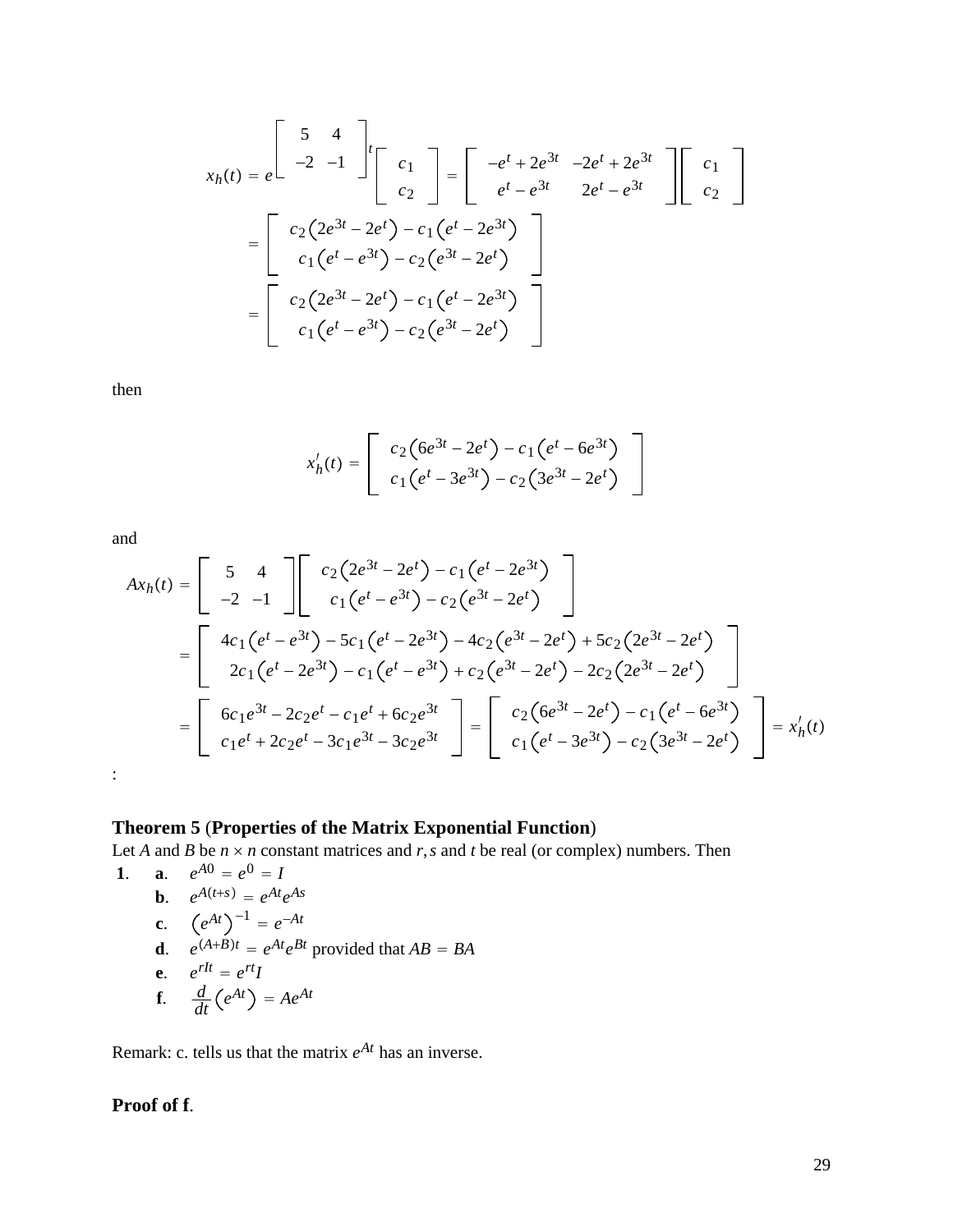$$
\frac{d}{dt}\left(e^{At}\right) = \frac{d}{dt}\left(I + At + A^2\frac{t^2}{2!} + \dots + A^n\frac{t^n}{n!} + \dots\right)
$$
\n
$$
= A + A^2t + A^3\frac{t^2}{2!} + \dots + A^n\frac{t^{n-1}}{(n-1)!} + \dots = A\left[I + At + A^2\frac{t^2}{2!} + \dots + A^n\frac{t^n}{n!} + \dots\right]
$$
\n
$$
= Ae^{At}
$$

# **Theorem 6** (*eAt* **is a Fundamental Matrix**)

If *A* is an  $n \times n$  constant matrix, then the columns of the matrix  $e^{At}$  form a fundamental solution set for the system  $x'(t) = Ax(t)$ . Therefore,  $e^{At}$  is a fundamental matrix for the system, and a general solution is  $x(t) = e^{At}c$ .

#### **Lemma** (**Relationship Between Fundamental Matrices**)

Let  $X(t)$  and  $Y(t)$  be two fundamental matrices for the same system  $x' = Ax$ . Then there exists a constant column matrix *C* such that  $Y(t) = X(t)C$ .

Remark: Let  $Y(t) = e^{At} = X(t)C$  and set  $t = 0$ . Then

$$
I = X(0)C \Rightarrow C = X(0)^{-1}
$$

and

$$
e^{At}=X(t)X(0)^{-1}
$$

If the *nxn* matrix *A* has *n* linearly independent eigenvectors  $u_i$ , then  $[e^{r_1t}u_1, e^{r_2t}u_2, \dots, e^{r_nt}]$  is a fundamental matrix for  $x' = Ax$  and

$$
e^{At} = [e^{r_1t}u_1, e^{r_2t}u_2, \dots, e^{r_nt}][u_1, u_2, \dots, u_n]^{-1}
$$

Calculating 
$$
e^{At}
$$
 for Nilpotent Matrices

Definition: An *nxn* matrix *A* matrix is nilpotent if for some positive integer *k*

$$
A^k=0.
$$

Since

$$
e^{At} = I + At + A^2 \frac{t^2}{2!} + \dots + A^n \frac{t^n}{n!} + \dots = \sum_{n=0}^{\infty} A^n \frac{t^n}{n!}
$$

we see that if *A* is nilpotent, then the infinite series has only a finite number of terms since  $A^k = A^{k+1} = \cdots = 0$  and in this case

$$
e^{At} = I + At + A^2 \frac{t^2}{2!} + \dots + A^{k-1} \frac{t^{k-1}}{(k-1)!}
$$

This may be taken further. The Cayley-Hamilton Theorem says that a matrix satisfies its own characteristic equation, that is,  $p(A) = 0$ . Therefore, if the characteristic polynomial for *A* has the form  $p(r) = (-1)^n (r - r_1)^n$ , that is *A* has only one multiple eigenvalue *r*<sub>1</sub>, then  $p(A) = (-1)^n (A - r_1 I)^n = 0$ . Hence  $A - r_1 I$  is nilpotent and

$$
e^{At} = e^{(r_1I + A - r_1I)t} = e^{r_1It}e^{(A - r_1I)t} = e^{r_1t}\left[I + (A - r_1I)t + \dots + (A - r_1I)^{n-1}\frac{t^{n-1}}{(n-1)!}\right]
$$

**Example** Find the fundamental matrix  $e^{At}$  for the system